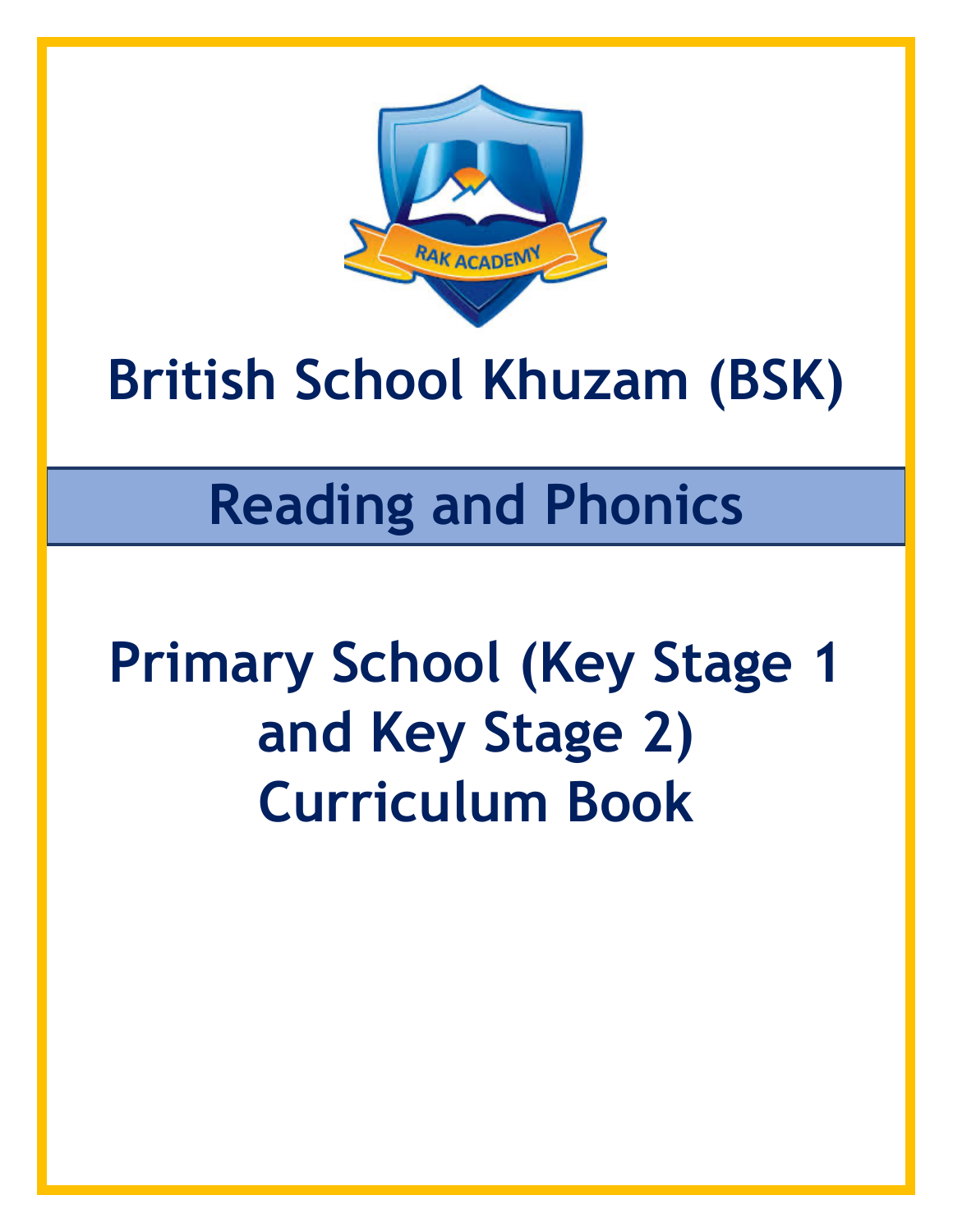### **Reading and Phonics Curriculum Guidebook**

### **Intent**

- To provide an interesting and varied curriculum that intrigues our children while meeting the needs of all backgrounds, cultures and abilities.
- To create a love a reading that ensures are children are lifelong readers.
- To develop competent readers who can recommend books to their peers, have a thirst for reading a range of genres including poetry, and participate in discussions about books, including evaluating an author's use of language and the impact this can have on the reader.
- To provide a robust synthetic phonics programme that ensures children are working through and learning the phonics phases.

#### **Implementation Reading & Phonics at BSK:**

- All staff will use assessment for learning to ensure all lessons are relevant and will help to plan for next steps.
- Through Reading lessons children are exposed to a wide range of different texts
- A list of vocabulary displayed in the classrooms, from unknown words as well as each class having their own shared vocabulary wall.
- Systematic teaching of phonics, our aim is for children to become fluent readers by the end of Key Stage One.
- All children have reading books that are well matched to their reading level.
- Guided reading to be taught minimum of 5 sessions a week and focus on targeted reading skills
- Teachers read to the whole class to ensure a child hear reading and are developing their love of reading
- Any children not making the expected progress have receive interventions as decided in Pupil Progress Meetings.
- All classrooms have their own class reading areas with books, and it is intended that these areas are further enhanced this year.
- BSK Library lessons to provide extra resources and skill-based lessons.

#### **Impact**

#### **As a result of our Reading and Phonics teaching at BSK you will see:**

- Our aim is for children to become fluent readers by the end of Key Stage One. This way, children can focus on developing their fluency and comprehension as they move through the school.
- Attainment in reading is measured using the statutory assessments are measured by the GL Progress Test in English as well as SATs at the end of Key Stage Two. These results are measured against the reading attainment of children nationally in the UK.
- Personal Reading Levels and progression are measured by PM benchmarking running records.
- Attainment in phonics is measured by the Phonics Screening Test at the end of KG2 and this is continued for children who still need in in Grade 1 and 2.
- However, we firmly believe that reading is the key to all learning and so the impact of our reading curriculum goes beyond the results of the statutory assessments.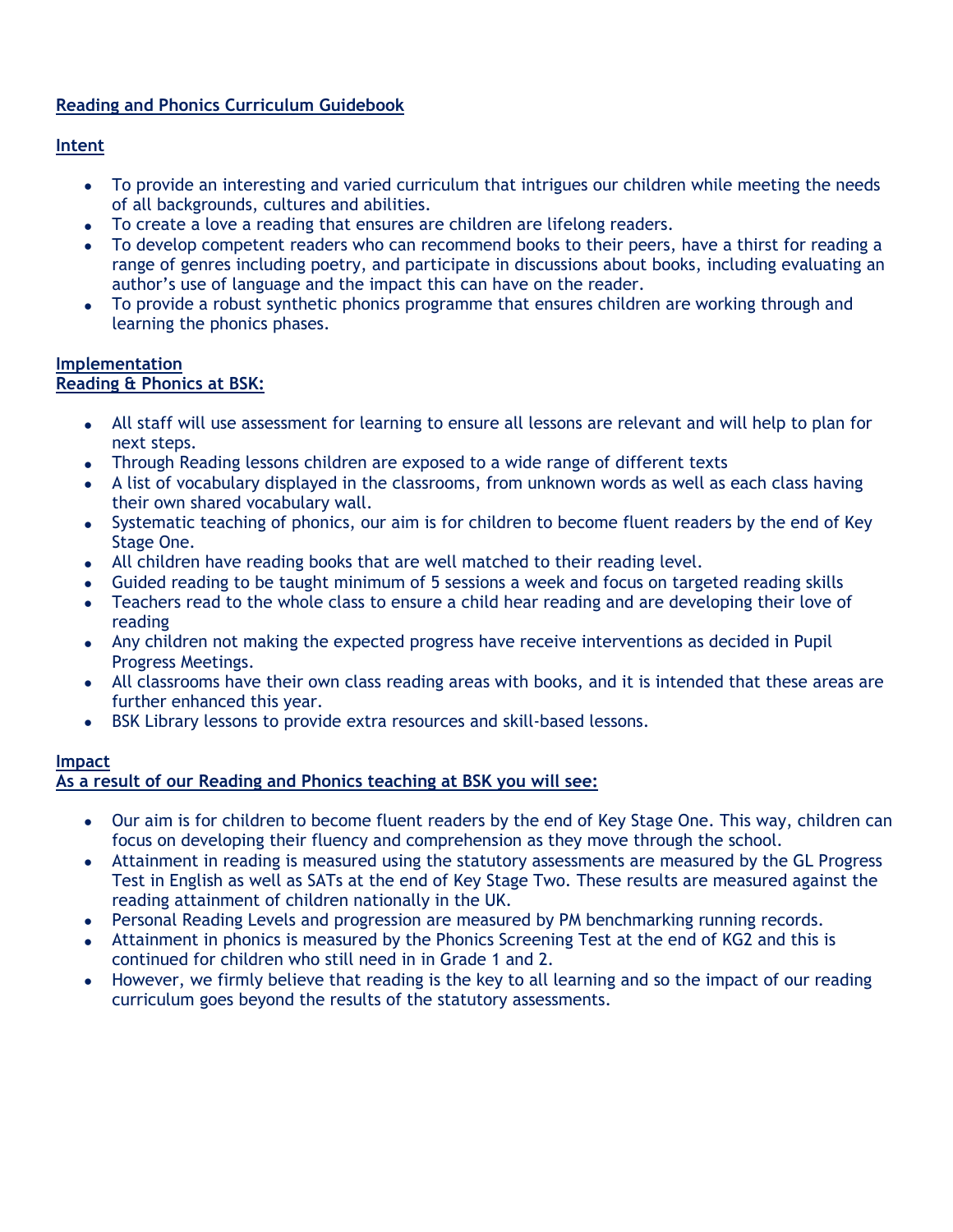Grade KG2

| 5<br><b>Number of Lessons Per Week</b>                                                              |                                                                                                           |                                                                                                                                                             |  |  |  |
|-----------------------------------------------------------------------------------------------------|-----------------------------------------------------------------------------------------------------------|-------------------------------------------------------------------------------------------------------------------------------------------------------------|--|--|--|
|                                                                                                     |                                                                                                           |                                                                                                                                                             |  |  |  |
|                                                                                                     | <b>Topics Covered</b>                                                                                     |                                                                                                                                                             |  |  |  |
| Term 1                                                                                              | Term 2                                                                                                    | Term 3                                                                                                                                                      |  |  |  |
|                                                                                                     |                                                                                                           | Guided Reading sessions at RAKA involve using high quality texts with the children to teach the 6 reading domains as mentioned below. When using each text  |  |  |  |
|                                                                                                     | we ask questions using 'Vipers'.                                                                          |                                                                                                                                                             |  |  |  |
|                                                                                                     | What are Vipers?                                                                                          |                                                                                                                                                             |  |  |  |
|                                                                                                     |                                                                                                           | VIPERS is an acronym to aid the recall of the 6 reading domains as part of the UK's reading curriculum. They are the key areas which we feel children need  |  |  |  |
|                                                                                                     | to know and understand in order to improve their comprehension of texts.<br><b>VIPERS</b> stands for      |                                                                                                                                                             |  |  |  |
|                                                                                                     | <b>Vocabulary</b>                                                                                         |                                                                                                                                                             |  |  |  |
|                                                                                                     | Inference                                                                                                 |                                                                                                                                                             |  |  |  |
|                                                                                                     | Prediction                                                                                                |                                                                                                                                                             |  |  |  |
|                                                                                                     | Explanation                                                                                               |                                                                                                                                                             |  |  |  |
|                                                                                                     | <b>Retrieval</b>                                                                                          |                                                                                                                                                             |  |  |  |
|                                                                                                     | Sequence or Summarise                                                                                     |                                                                                                                                                             |  |  |  |
|                                                                                                     |                                                                                                           | The 6 domains focus on the comprehension aspect of reading and not the mechanics: decoding, fluency, prosody etc. As such, VIPERS is not a reading          |  |  |  |
|                                                                                                     |                                                                                                           | scheme but rather a method of ensuring that teachers ask, and students are familiar with, a range of questions. They allow the teacher to track the type of |  |  |  |
|                                                                                                     | questions asked and the children's responses to these which allows for targeted questioning afterwards.   |                                                                                                                                                             |  |  |  |
|                                                                                                     |                                                                                                           |                                                                                                                                                             |  |  |  |
|                                                                                                     | <b>Skills Developed</b>                                                                                   |                                                                                                                                                             |  |  |  |
| <b>Reading - Words</b><br>I can read words by breaking them down into sounds.<br>$\bullet$          |                                                                                                           |                                                                                                                                                             |  |  |  |
| I quickly read my given letters or groups of letters.                                               |                                                                                                           |                                                                                                                                                             |  |  |  |
| I read new words by blending letter sounds together.                                                |                                                                                                           |                                                                                                                                                             |  |  |  |
| I can read some unusual words.                                                                      |                                                                                                           |                                                                                                                                                             |  |  |  |
|                                                                                                     | I know how to read my word list words including words ending in -s, -es, -ing, -ed, - er and -est.        |                                                                                                                                                             |  |  |  |
| $\bullet$<br>I can correctly read the longer words in my word list.                                 |                                                                                                           |                                                                                                                                                             |  |  |  |
| I can read words that contain missing letters such as I'm, I'll, and we'll.                         |                                                                                                           |                                                                                                                                                             |  |  |  |
| I correctly read aloud the words from my book.                                                      |                                                                                                           |                                                                                                                                                             |  |  |  |
| I re-read my books so that I become a better reader                                                 |                                                                                                           |                                                                                                                                                             |  |  |  |
| <b>Reading Comprehension</b>                                                                        |                                                                                                           |                                                                                                                                                             |  |  |  |
| I listen and discuss what I have read, including poems, stories and non-fiction books.<br>$\bullet$ |                                                                                                           |                                                                                                                                                             |  |  |  |
| When I read, I can tell you of similar things that have happened to me.                             |                                                                                                           |                                                                                                                                                             |  |  |  |
|                                                                                                     | I can tell you about some special stories we have worked on in class and even re-tell them to my teacher. |                                                                                                                                                             |  |  |  |
|                                                                                                     | I like to join in with the class at special times of a story when the teacher is telling certain stories. |                                                                                                                                                             |  |  |  |
| I have learned some rhymes or poems.                                                                |                                                                                                           |                                                                                                                                                             |  |  |  |
| I discuss what words mean                                                                           |                                                                                                           |                                                                                                                                                             |  |  |  |
| I understand the books I can read.                                                                  |                                                                                                           |                                                                                                                                                             |  |  |  |
| I check what I am reading makes sense as I am reading through it.                                   |                                                                                                           |                                                                                                                                                             |  |  |  |
|                                                                                                     | I discuss the titles and events from the books I read.                                                    |                                                                                                                                                             |  |  |  |
|                                                                                                     |                                                                                                           |                                                                                                                                                             |  |  |  |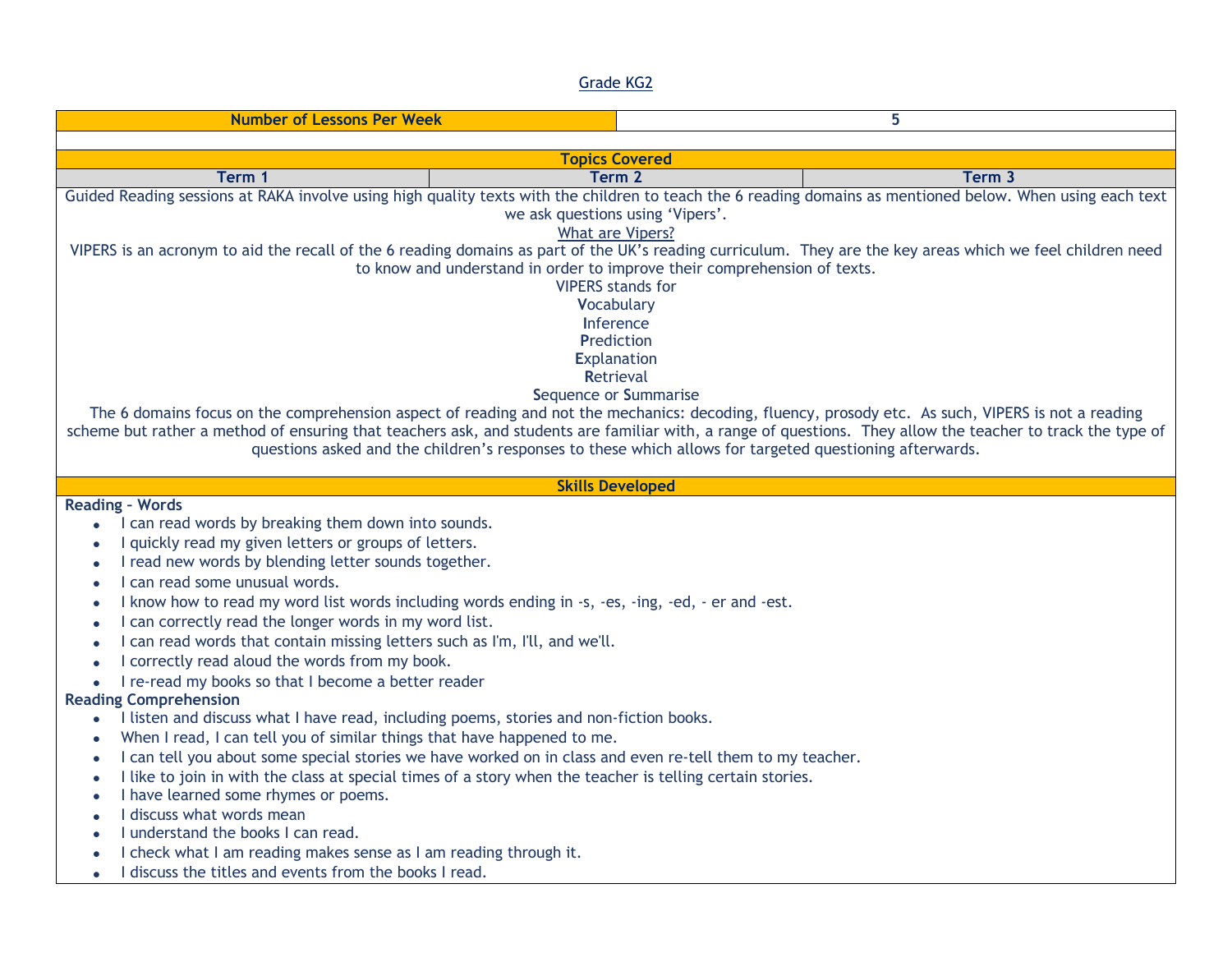| I can tell you about why a character does or says some things.<br>$\bullet$<br>I like to predict what happens next based on what I have read so far.<br>$\bullet$<br>I take turns to listen and discuss when I am in a group.                                                                                                                                                                                                                                                                                                                                                                                                                                                                        |                                                                                                                                                                                                                                                                                                                                                                                                                                                                         |                                                                                                                                                                                                                                                                                                                                                                           |  |  |
|------------------------------------------------------------------------------------------------------------------------------------------------------------------------------------------------------------------------------------------------------------------------------------------------------------------------------------------------------------------------------------------------------------------------------------------------------------------------------------------------------------------------------------------------------------------------------------------------------------------------------------------------------------------------------------------------------|-------------------------------------------------------------------------------------------------------------------------------------------------------------------------------------------------------------------------------------------------------------------------------------------------------------------------------------------------------------------------------------------------------------------------------------------------------------------------|---------------------------------------------------------------------------------------------------------------------------------------------------------------------------------------------------------------------------------------------------------------------------------------------------------------------------------------------------------------------------|--|--|
| I can explain what has happened in the story someone has just read to me.                                                                                                                                                                                                                                                                                                                                                                                                                                                                                                                                                                                                                            |                                                                                                                                                                                                                                                                                                                                                                                                                                                                         |                                                                                                                                                                                                                                                                                                                                                                           |  |  |
|                                                                                                                                                                                                                                                                                                                                                                                                                                                                                                                                                                                                                                                                                                      | <b>Assessment</b>                                                                                                                                                                                                                                                                                                                                                                                                                                                       |                                                                                                                                                                                                                                                                                                                                                                           |  |  |
|                                                                                                                                                                                                                                                                                                                                                                                                                                                                                                                                                                                                                                                                                                      | <b>Phonics Screening Test</b><br><b>PM Benchmarking</b><br><b>Evidence Me Tracker</b>                                                                                                                                                                                                                                                                                                                                                                                   |                                                                                                                                                                                                                                                                                                                                                                           |  |  |
|                                                                                                                                                                                                                                                                                                                                                                                                                                                                                                                                                                                                                                                                                                      | <b>Cross Curricular Links</b>                                                                                                                                                                                                                                                                                                                                                                                                                                           |                                                                                                                                                                                                                                                                                                                                                                           |  |  |
|                                                                                                                                                                                                                                                                                                                                                                                                                                                                                                                                                                                                                                                                                                      | If appropriate, teachers will select books for guided reading sessions that link to topics being covered at the time.                                                                                                                                                                                                                                                                                                                                                   |                                                                                                                                                                                                                                                                                                                                                                           |  |  |
|                                                                                                                                                                                                                                                                                                                                                                                                                                                                                                                                                                                                                                                                                                      | <b>Home Learning</b>                                                                                                                                                                                                                                                                                                                                                                                                                                                    |                                                                                                                                                                                                                                                                                                                                                                           |  |  |
|                                                                                                                                                                                                                                                                                                                                                                                                                                                                                                                                                                                                                                                                                                      | www.ixl.com<br>www.oxfordowl.co.uk<br><b>Home Readers</b><br><b>Library Books</b>                                                                                                                                                                                                                                                                                                                                                                                       |                                                                                                                                                                                                                                                                                                                                                                           |  |  |
|                                                                                                                                                                                                                                                                                                                                                                                                                                                                                                                                                                                                                                                                                                      | <b>Reading List &amp; E-books</b>                                                                                                                                                                                                                                                                                                                                                                                                                                       |                                                                                                                                                                                                                                                                                                                                                                           |  |  |
|                                                                                                                                                                                                                                                                                                                                                                                                                                                                                                                                                                                                                                                                                                      | The selection of books in this list are a guide for children aged 5-6 in KG2 at school. The books range various genres to cover all interests.                                                                                                                                                                                                                                                                                                                          |                                                                                                                                                                                                                                                                                                                                                                           |  |  |
| The Very Hungry Caterpillar - Eric Carle<br>$\bullet$<br>The Bad-Tempered Ladybird - Eric Carle<br>$\bullet$<br>We're Going on A Bear Hunt - Michael<br>$\bullet$<br>Rosen<br>Lullabyhullaba - Mick Inkpen<br>$\bullet$<br>Peace at Last - Jill Murphy<br>$\bullet$<br>Funny Bones - Allan Ahlberg<br>$\bullet$<br>Cops and Robbers - Allan Ahlberg<br>$\bullet$<br>The Gruffalo - Julia Donaldson<br>The Smartest Giant in Town - Julia<br>$\bullet$<br>Donaldson<br>The Paper Dolls - Julia Donaldson<br>$\bullet$<br>A Bear Called Paddington - Michael Bond .<br>$\bullet$<br>A Lion in the Meadow - Margaret Mahy<br>Hairy Maclary from Donaldson's Diary by<br>$\bullet$<br><b>Lynley Dodd</b> | <b>Owl Babies - Martin Waddell</b><br>$\bullet$<br>A Kitten Called Moonlught - Martin<br>$\bullet$<br>Waddell<br>The Emperor of Absurdia - Chris Riddell<br>There are Cats in this Book - Viviane<br>$\bullet$<br>Schwarz Mister Magnolia - Quentin Blake<br>Mrs Armitage on Wheels - Quentin Blake<br>$\bullet$<br>Katie Morag's Island Stories by Mairi<br>$\bullet$<br>Hedderwick • My Friend Bear - Jez<br>Alborough<br>Avacado Baby - John Burningham<br>$\bullet$ | The Tiger who came to Tea - Judith Kerr<br>$\bullet$<br>Meg and Mog - Helen Nichol<br>$\bullet$<br>Not Now Bernard - David McKee<br>A Dark, Dark Tale - Ruth Brown<br>$\bullet$<br>Dogger - Shirley Hughes<br>$\bullet$<br>The Trouble with Jack - Shirley Hughes<br>$\bullet$<br>I Want My Hat Back - Jon Klassen<br>$\bullet$<br>The Dark - Lemony Snicket<br>$\bullet$ |  |  |
|                                                                                                                                                                                                                                                                                                                                                                                                                                                                                                                                                                                                                                                                                                      | <b>Useful Websites</b>                                                                                                                                                                                                                                                                                                                                                                                                                                                  |                                                                                                                                                                                                                                                                                                                                                                           |  |  |
|                                                                                                                                                                                                                                                                                                                                                                                                                                                                                                                                                                                                                                                                                                      | www.oxfordowl.co.uk<br>www.getepic.com<br>www.storylineonline.net<br>www.teachyourmonstertoread.com<br>www.education.com/games/word-patterns/<br>www.turtlediary.com/games/phonics.html                                                                                                                                                                                                                                                                                 |                                                                                                                                                                                                                                                                                                                                                                           |  |  |
| Setting (if any)                                                                                                                                                                                                                                                                                                                                                                                                                                                                                                                                                                                                                                                                                     |                                                                                                                                                                                                                                                                                                                                                                                                                                                                         |                                                                                                                                                                                                                                                                                                                                                                           |  |  |
| Setting does not take place for Reading sessions. Children are however grouped according to their ability for a guided reading group.                                                                                                                                                                                                                                                                                                                                                                                                                                                                                                                                                                |                                                                                                                                                                                                                                                                                                                                                                                                                                                                         |                                                                                                                                                                                                                                                                                                                                                                           |  |  |
| <b>Staff</b>                                                                                                                                                                                                                                                                                                                                                                                                                                                                                                                                                                                                                                                                                         |                                                                                                                                                                                                                                                                                                                                                                                                                                                                         |                                                                                                                                                                                                                                                                                                                                                                           |  |  |
|                                                                                                                                                                                                                                                                                                                                                                                                                                                                                                                                                                                                                                                                                                      | Orla Murphy, Lauren Jones, Claire McKenna, Eleanor Ward, Banu Barissal, Christina Mehmood, Katerina Vasic                                                                                                                                                                                                                                                                                                                                                               |                                                                                                                                                                                                                                                                                                                                                                           |  |  |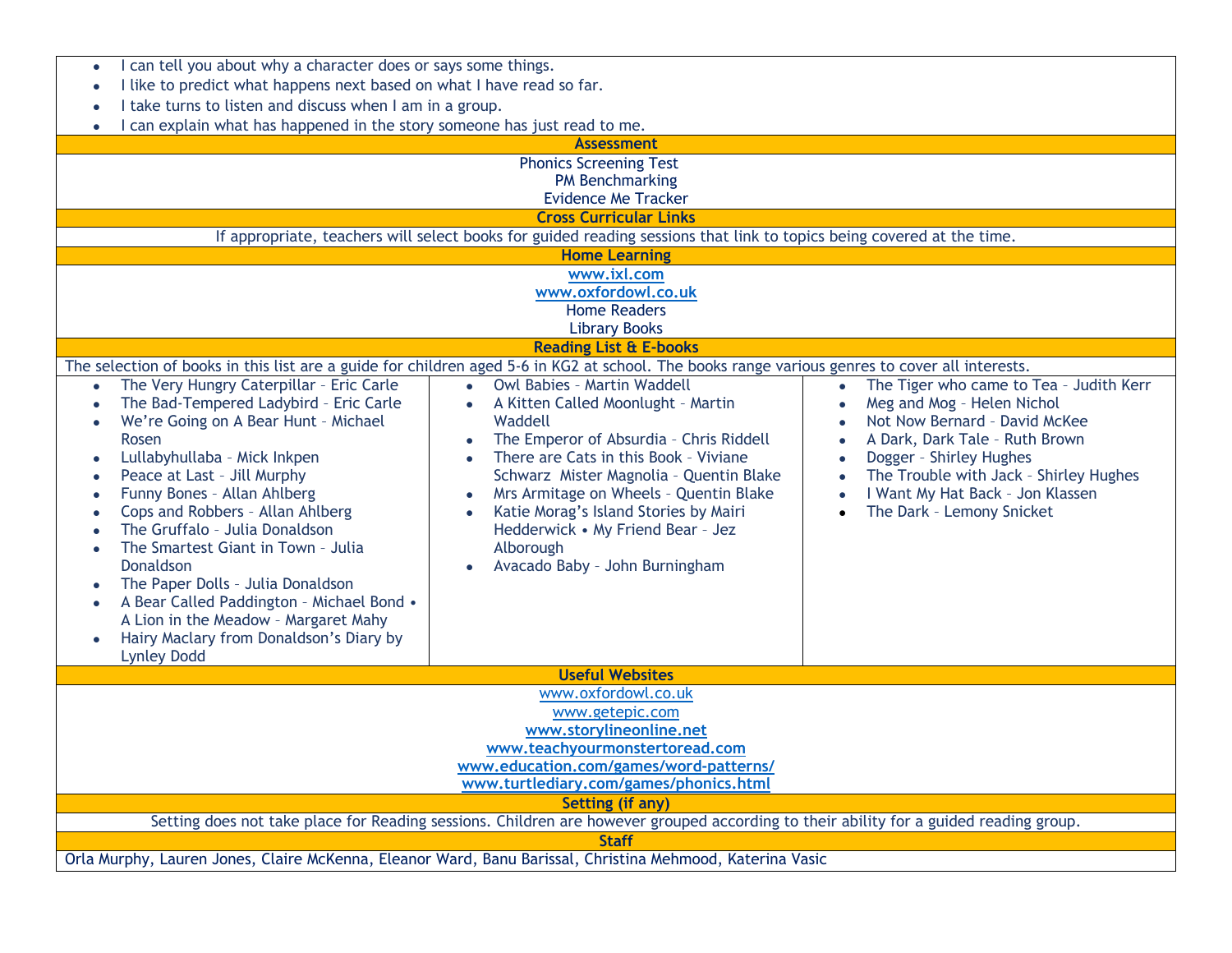| 5<br><b>Number of Lessons Per Week</b>                                                                                                                                                                                                                                                                                                                                                                                                                                                                                                                                                                                                                                                                                                                     |                                                                                                                                                                                                                                                                                                                                                                                                                                                                                                                                                                                                                                                                                                                                                                                                                                                    |        |  |  |
|------------------------------------------------------------------------------------------------------------------------------------------------------------------------------------------------------------------------------------------------------------------------------------------------------------------------------------------------------------------------------------------------------------------------------------------------------------------------------------------------------------------------------------------------------------------------------------------------------------------------------------------------------------------------------------------------------------------------------------------------------------|----------------------------------------------------------------------------------------------------------------------------------------------------------------------------------------------------------------------------------------------------------------------------------------------------------------------------------------------------------------------------------------------------------------------------------------------------------------------------------------------------------------------------------------------------------------------------------------------------------------------------------------------------------------------------------------------------------------------------------------------------------------------------------------------------------------------------------------------------|--------|--|--|
|                                                                                                                                                                                                                                                                                                                                                                                                                                                                                                                                                                                                                                                                                                                                                            |                                                                                                                                                                                                                                                                                                                                                                                                                                                                                                                                                                                                                                                                                                                                                                                                                                                    |        |  |  |
| <b>Topics Covered</b>                                                                                                                                                                                                                                                                                                                                                                                                                                                                                                                                                                                                                                                                                                                                      |                                                                                                                                                                                                                                                                                                                                                                                                                                                                                                                                                                                                                                                                                                                                                                                                                                                    |        |  |  |
| Term 1                                                                                                                                                                                                                                                                                                                                                                                                                                                                                                                                                                                                                                                                                                                                                     | Term 2                                                                                                                                                                                                                                                                                                                                                                                                                                                                                                                                                                                                                                                                                                                                                                                                                                             | Term 3 |  |  |
| Guided Reading sessions at RAKA involve using high quality texts with the children to teach the 6 reading domains as mentioned below. When using each text<br>we ask questions using 'Vipers'.<br>What are Vipers?<br>VIPERS is an acronym to aid the recall of the 6 reading domains as part of the UK's reading curriculum. They are the key areas which we feel children need<br>to know and understand in order to improve their comprehension of texts.<br><b>VIPERS</b> stands for<br><b>Vocabulary</b><br>Inference<br>Prediction<br><b>Explanation</b><br>Retrieval<br>Sequence or Summarise<br>The 6 domains focus on the comprehension aspect of reading and not the mechanics: decoding, fluency, prosody etc. As such, VIPERS is not a reading |                                                                                                                                                                                                                                                                                                                                                                                                                                                                                                                                                                                                                                                                                                                                                                                                                                                    |        |  |  |
|                                                                                                                                                                                                                                                                                                                                                                                                                                                                                                                                                                                                                                                                                                                                                            | scheme but rather a method of ensuring that teachers ask, and students are familiar with, a range of questions. They allow the teacher to track the type of<br>questions asked and the children's responses to these which allows for targeted questioning afterwards.                                                                                                                                                                                                                                                                                                                                                                                                                                                                                                                                                                             |        |  |  |
|                                                                                                                                                                                                                                                                                                                                                                                                                                                                                                                                                                                                                                                                                                                                                            | <b>Skills Developed</b>                                                                                                                                                                                                                                                                                                                                                                                                                                                                                                                                                                                                                                                                                                                                                                                                                            |        |  |  |
| <b>Reading - Words</b><br>fluent<br>$\bullet$<br>graphemes<br>$\bullet$<br>encountered<br>undue hesitation<br>I can re-read these books to build up their fluency and confidence in word reading.<br>$\bullet$                                                                                                                                                                                                                                                                                                                                                                                                                                                                                                                                             | • I can continue to apply phonic knowledge and skills as the route to decode words until automatic decoding has become embedded and reading is<br>I can read accurately by blending the sounds in words that contain the graphemes taught so far, especially recognising alternative sounds for<br>I can read accurately words of two or more syllables that contain the same graphemes as above<br>I can read words containing common suffixes read further common exception words, noting unusual correspondences between spelling and sound<br>and where these occur in the word read most words quickly and accurately, without overt sounding and blending, when they have been frequently<br>I can read aloud books closely matched to their improving phonic knowledge, sounding out unfamiliar words accurately, automatically and without |        |  |  |
| <b>Reading Comprehension</b><br>$\bullet$<br>I can tell you about all the different stories I have read.<br>$\bullet$<br>I enjoy finding out about non-fiction books and how they are set out.<br>$\bullet$<br>I can recognise simple language patterns in stories and poems.<br>I discuss the meaning of words.<br>I am happy to tell you my favourite words and phrases from my reading.<br>I can say out loud a number of poems I have learnt.                                                                                                                                                                                                                                                                                                          | I listen, discuss and can say what I think about poems, stories and non-fiction books I have read.<br>When I read, I am able to tell you about things in the order they happen and if they are connected.                                                                                                                                                                                                                                                                                                                                                                                                                                                                                                                                                                                                                                          |        |  |  |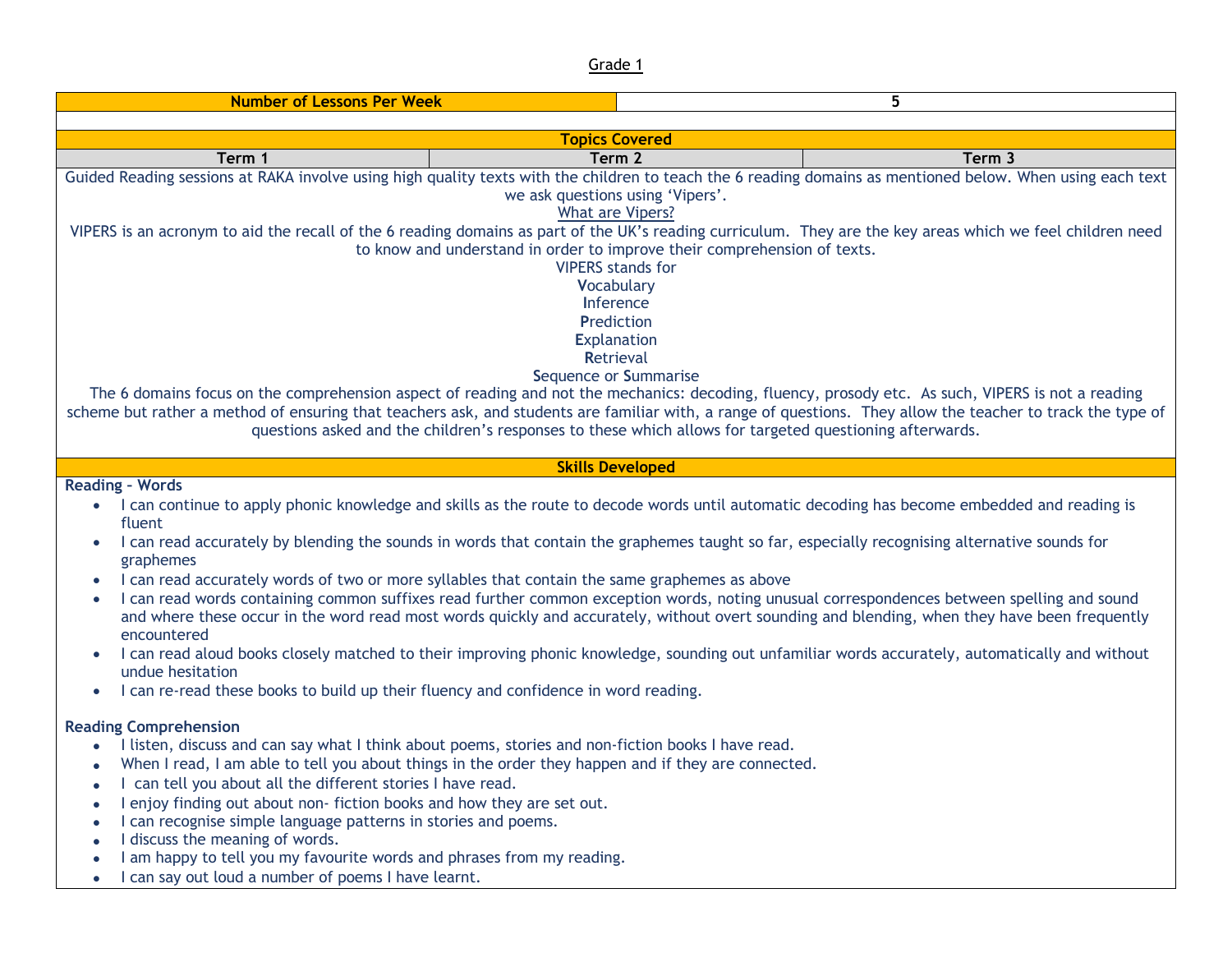| I understand the books I can read.<br>$\bullet$                                                                                                                                                                                                                                                                                                                                                                                                                                                                                   |                                                                                                                                                                                                                                                                                                                                                                                                                                                                                                                                                                                                                                                                                                                                                                                    |                                                                                                                                                                                                                                                                                                                                                                                                                                                                                                                                                                                                                                              |  |  |  |
|-----------------------------------------------------------------------------------------------------------------------------------------------------------------------------------------------------------------------------------------------------------------------------------------------------------------------------------------------------------------------------------------------------------------------------------------------------------------------------------------------------------------------------------|------------------------------------------------------------------------------------------------------------------------------------------------------------------------------------------------------------------------------------------------------------------------------------------------------------------------------------------------------------------------------------------------------------------------------------------------------------------------------------------------------------------------------------------------------------------------------------------------------------------------------------------------------------------------------------------------------------------------------------------------------------------------------------|----------------------------------------------------------------------------------------------------------------------------------------------------------------------------------------------------------------------------------------------------------------------------------------------------------------------------------------------------------------------------------------------------------------------------------------------------------------------------------------------------------------------------------------------------------------------------------------------------------------------------------------------|--|--|--|
|                                                                                                                                                                                                                                                                                                                                                                                                                                                                                                                                   | I check what I am reading makes sense as I read through it.                                                                                                                                                                                                                                                                                                                                                                                                                                                                                                                                                                                                                                                                                                                        |                                                                                                                                                                                                                                                                                                                                                                                                                                                                                                                                                                                                                                              |  |  |  |
|                                                                                                                                                                                                                                                                                                                                                                                                                                                                                                                                   | I can tell you why certain things happen in a book or why a character says the things they do.                                                                                                                                                                                                                                                                                                                                                                                                                                                                                                                                                                                                                                                                                     |                                                                                                                                                                                                                                                                                                                                                                                                                                                                                                                                                                                                                                              |  |  |  |
| I can answer and ask questions about what I have read.                                                                                                                                                                                                                                                                                                                                                                                                                                                                            |                                                                                                                                                                                                                                                                                                                                                                                                                                                                                                                                                                                                                                                                                                                                                                                    |                                                                                                                                                                                                                                                                                                                                                                                                                                                                                                                                                                                                                                              |  |  |  |
|                                                                                                                                                                                                                                                                                                                                                                                                                                                                                                                                   | I like to guess what happens next in a story, using what I already know has gone on before.                                                                                                                                                                                                                                                                                                                                                                                                                                                                                                                                                                                                                                                                                        |                                                                                                                                                                                                                                                                                                                                                                                                                                                                                                                                                                                                                                              |  |  |  |
| I take turns to discuss and listen to others about what I have read.                                                                                                                                                                                                                                                                                                                                                                                                                                                              |                                                                                                                                                                                                                                                                                                                                                                                                                                                                                                                                                                                                                                                                                                                                                                                    |                                                                                                                                                                                                                                                                                                                                                                                                                                                                                                                                                                                                                                              |  |  |  |
| $\bullet$                                                                                                                                                                                                                                                                                                                                                                                                                                                                                                                         | I can explain and discuss what has happened in books that either I have read or have been read to me.                                                                                                                                                                                                                                                                                                                                                                                                                                                                                                                                                                                                                                                                              |                                                                                                                                                                                                                                                                                                                                                                                                                                                                                                                                                                                                                                              |  |  |  |
|                                                                                                                                                                                                                                                                                                                                                                                                                                                                                                                                   |                                                                                                                                                                                                                                                                                                                                                                                                                                                                                                                                                                                                                                                                                                                                                                                    |                                                                                                                                                                                                                                                                                                                                                                                                                                                                                                                                                                                                                                              |  |  |  |
|                                                                                                                                                                                                                                                                                                                                                                                                                                                                                                                                   | <b>Assessment</b>                                                                                                                                                                                                                                                                                                                                                                                                                                                                                                                                                                                                                                                                                                                                                                  |                                                                                                                                                                                                                                                                                                                                                                                                                                                                                                                                                                                                                                              |  |  |  |
|                                                                                                                                                                                                                                                                                                                                                                                                                                                                                                                                   | Phonics Screening if still needed                                                                                                                                                                                                                                                                                                                                                                                                                                                                                                                                                                                                                                                                                                                                                  |                                                                                                                                                                                                                                                                                                                                                                                                                                                                                                                                                                                                                                              |  |  |  |
|                                                                                                                                                                                                                                                                                                                                                                                                                                                                                                                                   | <b>PM Benchmark</b>                                                                                                                                                                                                                                                                                                                                                                                                                                                                                                                                                                                                                                                                                                                                                                |                                                                                                                                                                                                                                                                                                                                                                                                                                                                                                                                                                                                                                              |  |  |  |
|                                                                                                                                                                                                                                                                                                                                                                                                                                                                                                                                   | <b>Evidence Me Tracker</b>                                                                                                                                                                                                                                                                                                                                                                                                                                                                                                                                                                                                                                                                                                                                                         |                                                                                                                                                                                                                                                                                                                                                                                                                                                                                                                                                                                                                                              |  |  |  |
|                                                                                                                                                                                                                                                                                                                                                                                                                                                                                                                                   | <b>Cross Curricular Links</b>                                                                                                                                                                                                                                                                                                                                                                                                                                                                                                                                                                                                                                                                                                                                                      |                                                                                                                                                                                                                                                                                                                                                                                                                                                                                                                                                                                                                                              |  |  |  |
|                                                                                                                                                                                                                                                                                                                                                                                                                                                                                                                                   | If appropriate, teachers will select books for guided reading sessions that link to topics being covered at the time.                                                                                                                                                                                                                                                                                                                                                                                                                                                                                                                                                                                                                                                              |                                                                                                                                                                                                                                                                                                                                                                                                                                                                                                                                                                                                                                              |  |  |  |
|                                                                                                                                                                                                                                                                                                                                                                                                                                                                                                                                   | <b>Home Learning</b>                                                                                                                                                                                                                                                                                                                                                                                                                                                                                                                                                                                                                                                                                                                                                               |                                                                                                                                                                                                                                                                                                                                                                                                                                                                                                                                                                                                                                              |  |  |  |
|                                                                                                                                                                                                                                                                                                                                                                                                                                                                                                                                   | www.ixl.com                                                                                                                                                                                                                                                                                                                                                                                                                                                                                                                                                                                                                                                                                                                                                                        |                                                                                                                                                                                                                                                                                                                                                                                                                                                                                                                                                                                                                                              |  |  |  |
|                                                                                                                                                                                                                                                                                                                                                                                                                                                                                                                                   | www.oxfordowl.co.uk<br><b>Home Readers</b>                                                                                                                                                                                                                                                                                                                                                                                                                                                                                                                                                                                                                                                                                                                                         |                                                                                                                                                                                                                                                                                                                                                                                                                                                                                                                                                                                                                                              |  |  |  |
|                                                                                                                                                                                                                                                                                                                                                                                                                                                                                                                                   | <b>Library Books</b>                                                                                                                                                                                                                                                                                                                                                                                                                                                                                                                                                                                                                                                                                                                                                               |                                                                                                                                                                                                                                                                                                                                                                                                                                                                                                                                                                                                                                              |  |  |  |
|                                                                                                                                                                                                                                                                                                                                                                                                                                                                                                                                   | <b>Reading List &amp; E-books</b>                                                                                                                                                                                                                                                                                                                                                                                                                                                                                                                                                                                                                                                                                                                                                  |                                                                                                                                                                                                                                                                                                                                                                                                                                                                                                                                                                                                                                              |  |  |  |
|                                                                                                                                                                                                                                                                                                                                                                                                                                                                                                                                   | The selection of books in this list are a guide for children aged 5-6 in KG2 at school. The books range various genres to cover all interests.                                                                                                                                                                                                                                                                                                                                                                                                                                                                                                                                                                                                                                     |                                                                                                                                                                                                                                                                                                                                                                                                                                                                                                                                                                                                                                              |  |  |  |
| <b>Animals</b>                                                                                                                                                                                                                                                                                                                                                                                                                                                                                                                    | <b>Humour</b>                                                                                                                                                                                                                                                                                                                                                                                                                                                                                                                                                                                                                                                                                                                                                                      | <b>Adventure/Action</b>                                                                                                                                                                                                                                                                                                                                                                                                                                                                                                                                                                                                                      |  |  |  |
| The Story of Babar, the Little Elephant -<br>$\bullet$<br>Jean De Brunhoff<br>Mog Time Treasury: Six Stories about Mog<br>the Forgetful Cat - Judith Kerr<br>The Cat Who Lost its Purr - Michelle Coxon<br>Choosing Crumble - Michael Rosen<br>Spooky/Mystery<br>Jinnie Ghost - Berlie Doherty<br>Gobbolino the Witch's Cat - Ursula<br>Williams<br>The Dunderheads - Paul Fleischman<br>The Tear Thief - Carol Ann Duffy<br>How to Live Forever - Colin Thompson<br>The Jolly - Rogers and the Ghostly Galleon<br>- Jonny Duddle | The Day the Crayons Quit - Drew Daywatt<br>$\bullet$<br>Clarice Bean, That's Me - Lauren Child<br>$\bullet$<br>The Diary of a Killer Cat - Anne Fine<br>$\bullet$<br>Fungus the Bogeyman - Raymond Briggs<br>$\bullet$<br>Mrs Wobble the Waitress - Allan Ahlberg<br>$\bullet$<br>Pirate School: Just a Bit of Wind - Jeremy<br>Strong Uncle Gobb and the Dread Shed -<br>Michael Rosen Fluff the Farting Fish -<br>Michael Rosen<br>Clever Polly and the Stupid Wolf -<br><b>Catherine Storr</b><br><b>Fantasy</b><br>Mr Majeika - Humphrey Carpenter<br>$\bullet$<br>Beaver Towers - Nigel Hinton<br>$\bullet$<br>I Was a Rat! Or, the Scarlet Slippers -<br>$\bullet$<br><b>Philip Pullman</b><br>Nim's Island - Wendy Orr<br>The Dragonsitter series - Josh Lacey<br>$\bullet$ | The Adventures of Captain Underpants -<br>$\bullet$<br>Dav Pilkey<br>The Man Whose Mother was a Pirate -<br>Margaret Mahy<br>Mr Wolf's Pancakes - Jan Fearnley<br><b>Press Here - Herve Tullet • The</b><br>Penderwicks - Jeanne Birdsall<br>Frightened Fred - Peta Coplans<br>Flat Stanley - Jeff Brown<br>The Heart and the Bottle - Oliver Jeffers<br><b>Well-loved Authors</b><br>Emily's Legs - Dick King-Smith<br>$\bullet$<br>The Guard Dog - Dick King-Smith<br>The Magic Finger - Roald Dahl<br>The Giraffe and the Pelly and Me - Roald<br>$\bullet$<br>Dahl<br>The Enchanted Wood - Enid Blyton<br>The Snow Lady - Shirley Hughes |  |  |  |
|                                                                                                                                                                                                                                                                                                                                                                                                                                                                                                                                   | <b>Useful Websites</b><br>www.oxfordowl.co.uk                                                                                                                                                                                                                                                                                                                                                                                                                                                                                                                                                                                                                                                                                                                                      |                                                                                                                                                                                                                                                                                                                                                                                                                                                                                                                                                                                                                                              |  |  |  |
|                                                                                                                                                                                                                                                                                                                                                                                                                                                                                                                                   | www.getepic.com                                                                                                                                                                                                                                                                                                                                                                                                                                                                                                                                                                                                                                                                                                                                                                    |                                                                                                                                                                                                                                                                                                                                                                                                                                                                                                                                                                                                                                              |  |  |  |
|                                                                                                                                                                                                                                                                                                                                                                                                                                                                                                                                   | www.ixl.com                                                                                                                                                                                                                                                                                                                                                                                                                                                                                                                                                                                                                                                                                                                                                                        |                                                                                                                                                                                                                                                                                                                                                                                                                                                                                                                                                                                                                                              |  |  |  |
|                                                                                                                                                                                                                                                                                                                                                                                                                                                                                                                                   | www.storylineonline.net                                                                                                                                                                                                                                                                                                                                                                                                                                                                                                                                                                                                                                                                                                                                                            |                                                                                                                                                                                                                                                                                                                                                                                                                                                                                                                                                                                                                                              |  |  |  |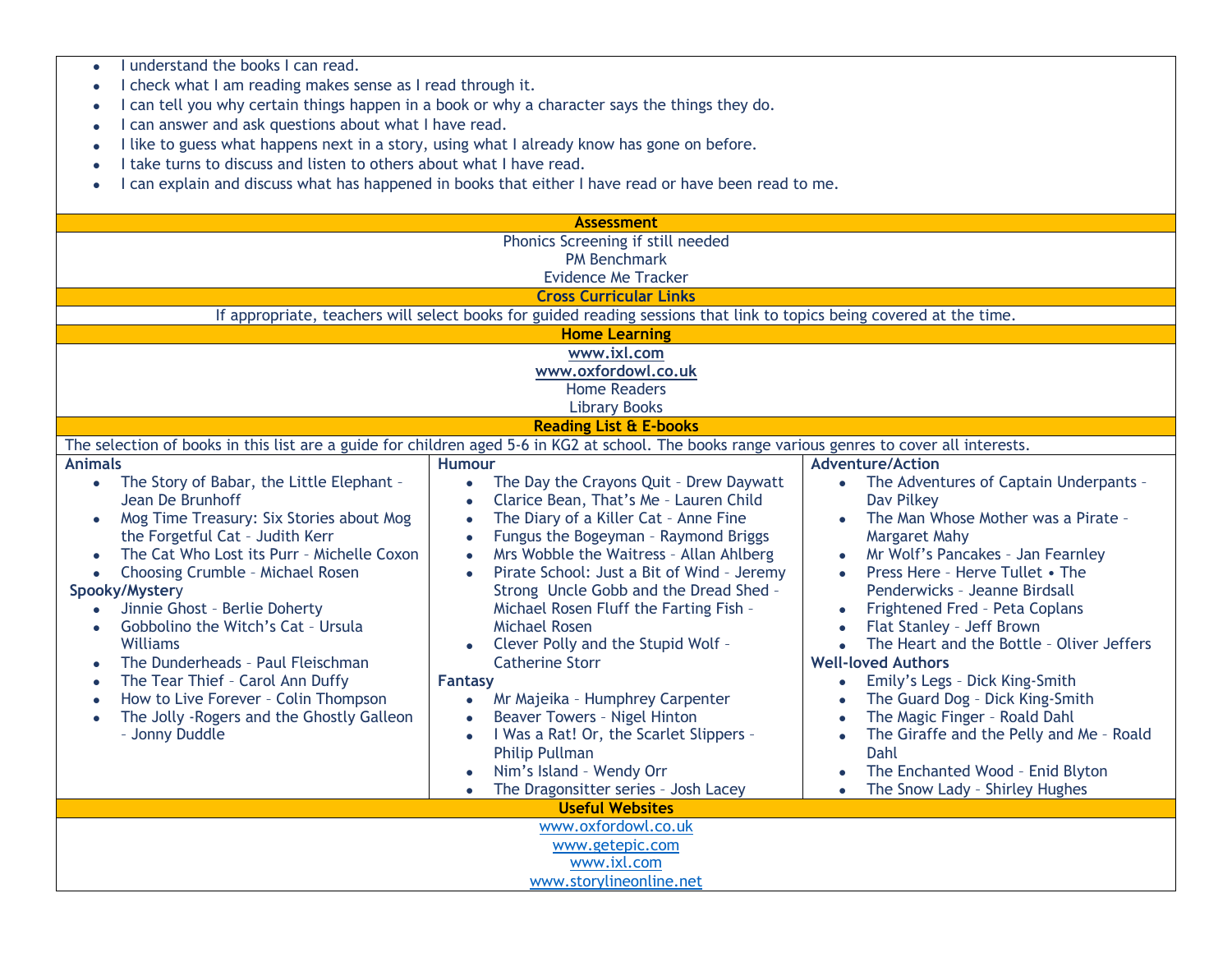| www.teachyourmonstertoread.com                                                                                                        |  |  |  |
|---------------------------------------------------------------------------------------------------------------------------------------|--|--|--|
| www.education.com/games/word-patterns/                                                                                                |  |  |  |
| www.turtlediary.com/games/phonics.html                                                                                                |  |  |  |
| Setting (if any)                                                                                                                      |  |  |  |
| Setting does not take place for Reading sessions. Children are however grouped according to their ability for a guided reading group. |  |  |  |
| <b>Staff</b>                                                                                                                          |  |  |  |
| Emma Lloyd, Beth Harvey, Katherine Spanswick, Katie Dixon, Sureya Fazal                                                               |  |  |  |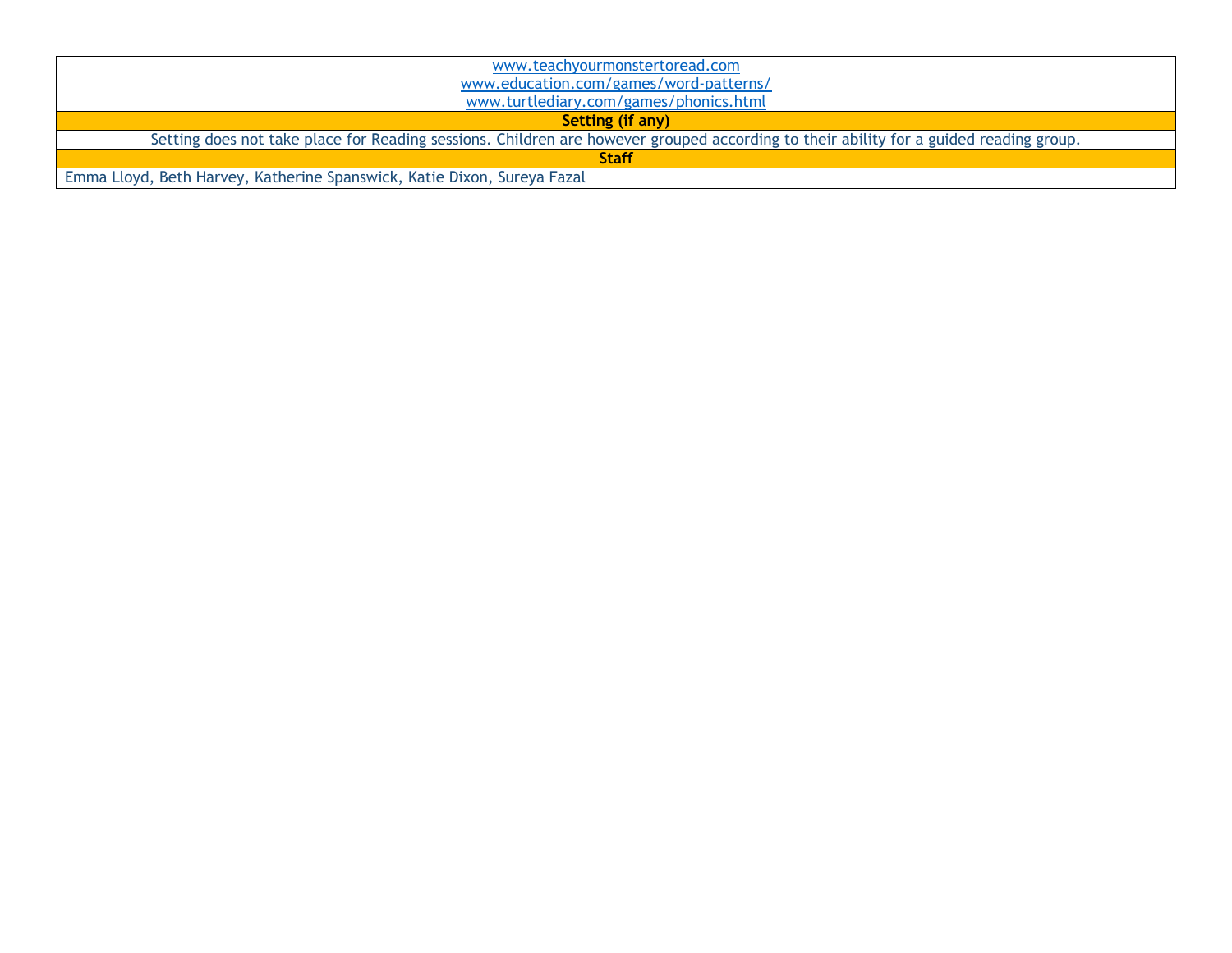| <b>Number of Lessons Per Week</b>                                                                                                                                                                                                                                                                                                                                                                                                                                                                                                                                                                                                                                                                                                                                                                                                                                                                                                                                                                                                                                                                                                                                                            | 5                                                                                                                                                                                                                                                          |                                                                                                                                                                                                                                                                                                                                                                                                                                                                                 |  |  |
|----------------------------------------------------------------------------------------------------------------------------------------------------------------------------------------------------------------------------------------------------------------------------------------------------------------------------------------------------------------------------------------------------------------------------------------------------------------------------------------------------------------------------------------------------------------------------------------------------------------------------------------------------------------------------------------------------------------------------------------------------------------------------------------------------------------------------------------------------------------------------------------------------------------------------------------------------------------------------------------------------------------------------------------------------------------------------------------------------------------------------------------------------------------------------------------------|------------------------------------------------------------------------------------------------------------------------------------------------------------------------------------------------------------------------------------------------------------|---------------------------------------------------------------------------------------------------------------------------------------------------------------------------------------------------------------------------------------------------------------------------------------------------------------------------------------------------------------------------------------------------------------------------------------------------------------------------------|--|--|
|                                                                                                                                                                                                                                                                                                                                                                                                                                                                                                                                                                                                                                                                                                                                                                                                                                                                                                                                                                                                                                                                                                                                                                                              |                                                                                                                                                                                                                                                            |                                                                                                                                                                                                                                                                                                                                                                                                                                                                                 |  |  |
|                                                                                                                                                                                                                                                                                                                                                                                                                                                                                                                                                                                                                                                                                                                                                                                                                                                                                                                                                                                                                                                                                                                                                                                              | <b>Topics Covered</b>                                                                                                                                                                                                                                      |                                                                                                                                                                                                                                                                                                                                                                                                                                                                                 |  |  |
| Term 1                                                                                                                                                                                                                                                                                                                                                                                                                                                                                                                                                                                                                                                                                                                                                                                                                                                                                                                                                                                                                                                                                                                                                                                       | Term 2                                                                                                                                                                                                                                                     | Term 3<br>Guided Reading sessions at RAKA involve using high quality texts with the children to teach the 6 reading domains as mentioned below. When using each text                                                                                                                                                                                                                                                                                                            |  |  |
|                                                                                                                                                                                                                                                                                                                                                                                                                                                                                                                                                                                                                                                                                                                                                                                                                                                                                                                                                                                                                                                                                                                                                                                              | we ask questions using 'Vipers'.<br>What are Vipers?<br>to know and understand in order to improve their comprehension of texts.<br><b>VIPERS</b> stands for<br>Vocabulary<br>Inference<br>Prediction<br>Explanation<br>Retrieval<br>Sequence or Summarise | VIPERS is an acronym to aid the recall of the 6 reading domains as part of the UK's reading curriculum. They are the key areas which we feel children need<br>The 6 domains focus on the comprehension aspect of reading and not the mechanics: decoding, fluency, prosody etc. As such, VIPERS is not a reading<br>scheme but rather a method of ensuring that teachers ask, and students are familiar with, a range of questions. They allow the teacher to track the type of |  |  |
|                                                                                                                                                                                                                                                                                                                                                                                                                                                                                                                                                                                                                                                                                                                                                                                                                                                                                                                                                                                                                                                                                                                                                                                              | questions asked and the children's responses to these which allows for targeted questioning afterwards.<br><b>Skills Developed</b>                                                                                                                         |                                                                                                                                                                                                                                                                                                                                                                                                                                                                                 |  |  |
| <b>Reading - Words</b>                                                                                                                                                                                                                                                                                                                                                                                                                                                                                                                                                                                                                                                                                                                                                                                                                                                                                                                                                                                                                                                                                                                                                                       |                                                                                                                                                                                                                                                            |                                                                                                                                                                                                                                                                                                                                                                                                                                                                                 |  |  |
| • I can use my existing knowledge to help myself read aloud.<br>• I am aware that some words sound different to how they are spelt<br><b>Reading Comprehension</b><br>I have understood a range of texts I have read.<br>I am able to choose from a range of books to find the information I require.<br>I use a dictionary to check the meaning of words.<br>$\bullet$<br>I can talk about some different types of stories I have read.<br>$\bullet$<br>I can identify some themes in a range of books I read.<br>$\bullet$<br>I will perform poems and play scripts to read aloud.<br>I will discuss words and phrases that interest me.<br>I know that poetry comes in different forms.<br>I think about what I read to make sure I understand and it makes sense.<br>I ask questions about a text or book.<br>$\bullet$<br>$\bullet$<br>I can predict events in stories from what has happened up to now.<br>٠<br>I can tell what the main ideas are from reading a number of paragraphs.<br>I can see that books are set out in ways that help the reader to read the texts.<br>I can use non-fiction books to find information.<br>I can take turns when discussing books I have read. | I know a character does certain things because of how the character is feeling or what has happened to them in the story.                                                                                                                                  |                                                                                                                                                                                                                                                                                                                                                                                                                                                                                 |  |  |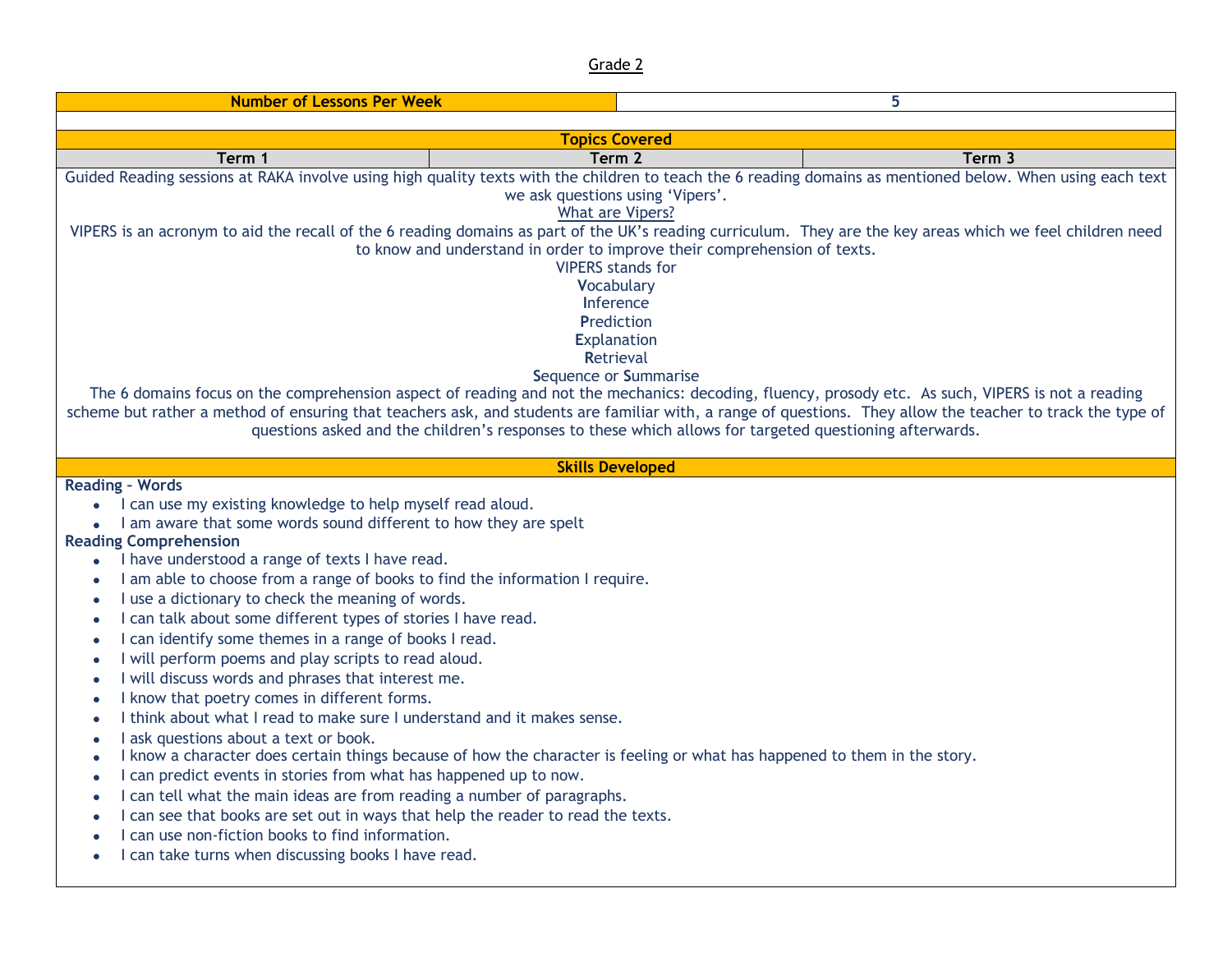|                                                                                                                                                                                                                                                                                                                                                                                                                                                                                       | <b>Assessment</b>                                                                                                                                                                                                                                                                                                                                                                                                                                                                                                                                                                                                                              |                                                                                                                                                                                                                                                                                                                                                                                                                                                                                                                                                                                                                                                                              |
|---------------------------------------------------------------------------------------------------------------------------------------------------------------------------------------------------------------------------------------------------------------------------------------------------------------------------------------------------------------------------------------------------------------------------------------------------------------------------------------|------------------------------------------------------------------------------------------------------------------------------------------------------------------------------------------------------------------------------------------------------------------------------------------------------------------------------------------------------------------------------------------------------------------------------------------------------------------------------------------------------------------------------------------------------------------------------------------------------------------------------------------------|------------------------------------------------------------------------------------------------------------------------------------------------------------------------------------------------------------------------------------------------------------------------------------------------------------------------------------------------------------------------------------------------------------------------------------------------------------------------------------------------------------------------------------------------------------------------------------------------------------------------------------------------------------------------------|
|                                                                                                                                                                                                                                                                                                                                                                                                                                                                                       | Phonics Screening Test if needed                                                                                                                                                                                                                                                                                                                                                                                                                                                                                                                                                                                                               |                                                                                                                                                                                                                                                                                                                                                                                                                                                                                                                                                                                                                                                                              |
|                                                                                                                                                                                                                                                                                                                                                                                                                                                                                       | PM Benchmarking<br>Evidence Me Tracker                                                                                                                                                                                                                                                                                                                                                                                                                                                                                                                                                                                                         |                                                                                                                                                                                                                                                                                                                                                                                                                                                                                                                                                                                                                                                                              |
|                                                                                                                                                                                                                                                                                                                                                                                                                                                                                       |                                                                                                                                                                                                                                                                                                                                                                                                                                                                                                                                                                                                                                                |                                                                                                                                                                                                                                                                                                                                                                                                                                                                                                                                                                                                                                                                              |
|                                                                                                                                                                                                                                                                                                                                                                                                                                                                                       | <b>Rising Stars</b>                                                                                                                                                                                                                                                                                                                                                                                                                                                                                                                                                                                                                            |                                                                                                                                                                                                                                                                                                                                                                                                                                                                                                                                                                                                                                                                              |
|                                                                                                                                                                                                                                                                                                                                                                                                                                                                                       | <b>Cross Curricular Links</b>                                                                                                                                                                                                                                                                                                                                                                                                                                                                                                                                                                                                                  |                                                                                                                                                                                                                                                                                                                                                                                                                                                                                                                                                                                                                                                                              |
|                                                                                                                                                                                                                                                                                                                                                                                                                                                                                       | If appropriate, teachers will select books for guided reading sessions that link to topics being covered at the time.                                                                                                                                                                                                                                                                                                                                                                                                                                                                                                                          |                                                                                                                                                                                                                                                                                                                                                                                                                                                                                                                                                                                                                                                                              |
|                                                                                                                                                                                                                                                                                                                                                                                                                                                                                       | <b>Home Learning</b>                                                                                                                                                                                                                                                                                                                                                                                                                                                                                                                                                                                                                           |                                                                                                                                                                                                                                                                                                                                                                                                                                                                                                                                                                                                                                                                              |
|                                                                                                                                                                                                                                                                                                                                                                                                                                                                                       | www.ixl.com                                                                                                                                                                                                                                                                                                                                                                                                                                                                                                                                                                                                                                    |                                                                                                                                                                                                                                                                                                                                                                                                                                                                                                                                                                                                                                                                              |
|                                                                                                                                                                                                                                                                                                                                                                                                                                                                                       | www.getepic.com                                                                                                                                                                                                                                                                                                                                                                                                                                                                                                                                                                                                                                |                                                                                                                                                                                                                                                                                                                                                                                                                                                                                                                                                                                                                                                                              |
|                                                                                                                                                                                                                                                                                                                                                                                                                                                                                       | www.squigglepark.com/dreamscape                                                                                                                                                                                                                                                                                                                                                                                                                                                                                                                                                                                                                |                                                                                                                                                                                                                                                                                                                                                                                                                                                                                                                                                                                                                                                                              |
|                                                                                                                                                                                                                                                                                                                                                                                                                                                                                       | <b>Home Readers</b>                                                                                                                                                                                                                                                                                                                                                                                                                                                                                                                                                                                                                            |                                                                                                                                                                                                                                                                                                                                                                                                                                                                                                                                                                                                                                                                              |
|                                                                                                                                                                                                                                                                                                                                                                                                                                                                                       | <b>Library Books</b>                                                                                                                                                                                                                                                                                                                                                                                                                                                                                                                                                                                                                           |                                                                                                                                                                                                                                                                                                                                                                                                                                                                                                                                                                                                                                                                              |
|                                                                                                                                                                                                                                                                                                                                                                                                                                                                                       | <b>Reading List &amp; E-books</b>                                                                                                                                                                                                                                                                                                                                                                                                                                                                                                                                                                                                              |                                                                                                                                                                                                                                                                                                                                                                                                                                                                                                                                                                                                                                                                              |
|                                                                                                                                                                                                                                                                                                                                                                                                                                                                                       | The selection of books in this list are a guide for children aged 7-8 in Grade 2 at school. The books range various genres to cover all interests.                                                                                                                                                                                                                                                                                                                                                                                                                                                                                             |                                                                                                                                                                                                                                                                                                                                                                                                                                                                                                                                                                                                                                                                              |
| <b>Animals</b><br>Willa and Old Miss Annie - Berlie Doherty<br>$\bullet$<br>Picasso Perkins - Adele Geras<br>$\bullet$<br>All Because of Jackson - Dick King-Smith<br>Mrs Cockle's Cat - Phillipa Pearce<br>The Owl Who Was Afraid of the Dark - Jill<br>$\bullet$<br><b>Tomlinson</b><br>The Railway Cat - Phyllis Arkle<br>Charlotte's Web - E.B White<br>$\bullet$<br>Spooky/Mystery<br>Dog in the Dungeon - Lucy Daniels<br>$\bullet$<br>The Charlie Moon Series - Shirley Hughes | <b>Humour</b><br>Dilly the Dinosaur Series - Tony Bradman<br>$\bullet$<br>Pippi Longstocking - Astrid Lindgren<br>$\bullet$<br>Who's in the Loo? - Jeanne Willis<br>Freckle Juice - Judy Blume<br>Fudge Series - Judy Bloom<br>$\bullet$<br><b>Fantasy</b><br>The Secret World of Polly Flint - Helen<br>$\bullet$<br>Cresswell • The Reluctant Drago - Kenneth<br>Graheme<br>Mrs Pepperpot Stories - Alf Proyen<br>The Worst Witch Series - Jill Murphy<br>Cosmo and the Great Witch Escape -<br>$\bullet$<br><b>Gwyneth Rees</b><br>Cosmo and the Secret Spell - Gwyneth<br>$\bullet$<br><b>Rees</b><br>A Necklace of Raindrops - Joan Aiken | <b>Adventure/Action</b><br>• The World According to Humphrey - Betty<br>G Birney Beast Quest Series - Adam Blade<br><b>Astrosaurs Series - Steve Cole</b><br>Harry the Poisonous Centipede - Lynne<br>$\bullet$<br><b>Reid Banks</b><br>The Invisible Boy - Trudy Ludwig<br>$\bullet$<br>Wilf the Mighty Worrier Saves the World -<br>Georgia Pritchett<br>Unusual Day - Sandi Toksvig<br>$\bullet$<br>Milly Molly Mandy Series - Joyce Lankster<br><b>Brisley</b><br><b>Well-loved Authors</b><br>Fantastic Mr Fox - Roald Dahl<br>$\bullet$<br>The Magic Finger - Roald Dahl<br>$\bullet$<br>James and the Giant Peach - Roald Dahl<br>$\bullet$<br>The Twits - Roald Dahl |
|                                                                                                                                                                                                                                                                                                                                                                                                                                                                                       |                                                                                                                                                                                                                                                                                                                                                                                                                                                                                                                                                                                                                                                | $\bullet$                                                                                                                                                                                                                                                                                                                                                                                                                                                                                                                                                                                                                                                                    |
|                                                                                                                                                                                                                                                                                                                                                                                                                                                                                       | <b>Useful Websites</b>                                                                                                                                                                                                                                                                                                                                                                                                                                                                                                                                                                                                                         |                                                                                                                                                                                                                                                                                                                                                                                                                                                                                                                                                                                                                                                                              |
|                                                                                                                                                                                                                                                                                                                                                                                                                                                                                       | www.ixl.com                                                                                                                                                                                                                                                                                                                                                                                                                                                                                                                                                                                                                                    |                                                                                                                                                                                                                                                                                                                                                                                                                                                                                                                                                                                                                                                                              |
|                                                                                                                                                                                                                                                                                                                                                                                                                                                                                       | www.getepic.com                                                                                                                                                                                                                                                                                                                                                                                                                                                                                                                                                                                                                                |                                                                                                                                                                                                                                                                                                                                                                                                                                                                                                                                                                                                                                                                              |
|                                                                                                                                                                                                                                                                                                                                                                                                                                                                                       | www.squigglepark.com/dreamscape                                                                                                                                                                                                                                                                                                                                                                                                                                                                                                                                                                                                                |                                                                                                                                                                                                                                                                                                                                                                                                                                                                                                                                                                                                                                                                              |
|                                                                                                                                                                                                                                                                                                                                                                                                                                                                                       | www.storylineonline.net                                                                                                                                                                                                                                                                                                                                                                                                                                                                                                                                                                                                                        |                                                                                                                                                                                                                                                                                                                                                                                                                                                                                                                                                                                                                                                                              |
|                                                                                                                                                                                                                                                                                                                                                                                                                                                                                       | www.teachyourmonstertoread.com                                                                                                                                                                                                                                                                                                                                                                                                                                                                                                                                                                                                                 |                                                                                                                                                                                                                                                                                                                                                                                                                                                                                                                                                                                                                                                                              |
|                                                                                                                                                                                                                                                                                                                                                                                                                                                                                       | <b>Setting (if any)</b>                                                                                                                                                                                                                                                                                                                                                                                                                                                                                                                                                                                                                        |                                                                                                                                                                                                                                                                                                                                                                                                                                                                                                                                                                                                                                                                              |
|                                                                                                                                                                                                                                                                                                                                                                                                                                                                                       | Setting does not take place for Reading sessions. Children are however grouped according to their ability for a guided reading group.                                                                                                                                                                                                                                                                                                                                                                                                                                                                                                          |                                                                                                                                                                                                                                                                                                                                                                                                                                                                                                                                                                                                                                                                              |
|                                                                                                                                                                                                                                                                                                                                                                                                                                                                                       | <b>Staff</b>                                                                                                                                                                                                                                                                                                                                                                                                                                                                                                                                                                                                                                   |                                                                                                                                                                                                                                                                                                                                                                                                                                                                                                                                                                                                                                                                              |
|                                                                                                                                                                                                                                                                                                                                                                                                                                                                                       | Ben Glanfield, Keith Staunton, Daniel Kowalski, Lameece Dibsi, Emma O'Brian, Kirsty Jones                                                                                                                                                                                                                                                                                                                                                                                                                                                                                                                                                      |                                                                                                                                                                                                                                                                                                                                                                                                                                                                                                                                                                                                                                                                              |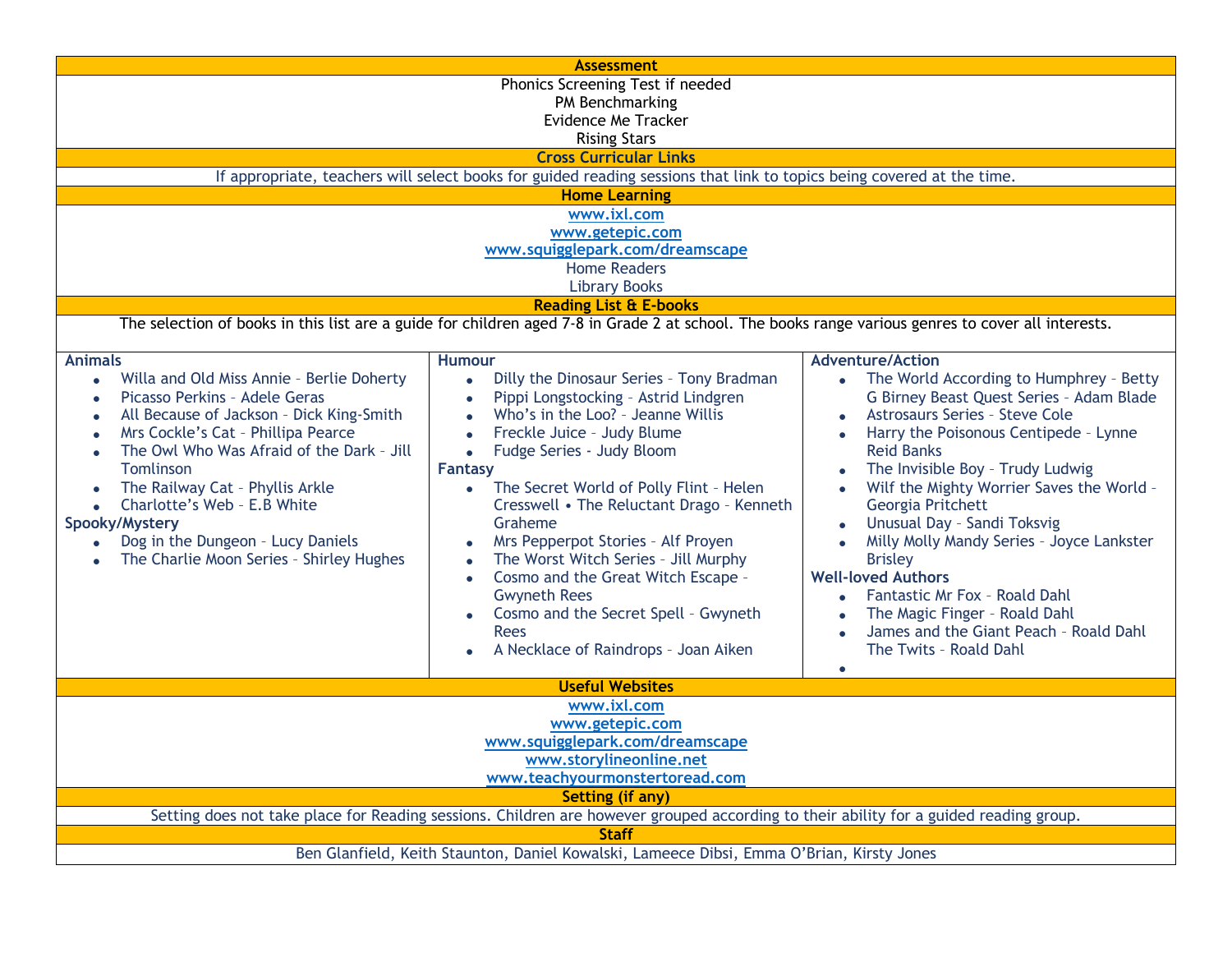| <b>Number of Lessons Per Week</b><br>5                                                                                                                                                                                                                                                                                                                                                                                                                                                                                                                                                                                                                                                                                                                                                                                                                                                                                                                                                                                                                                                                                                                                                                                                                                                         |                                                                                                                                                                                                                                                                                                                                                                       |                                                                                                                                                |  |  |
|------------------------------------------------------------------------------------------------------------------------------------------------------------------------------------------------------------------------------------------------------------------------------------------------------------------------------------------------------------------------------------------------------------------------------------------------------------------------------------------------------------------------------------------------------------------------------------------------------------------------------------------------------------------------------------------------------------------------------------------------------------------------------------------------------------------------------------------------------------------------------------------------------------------------------------------------------------------------------------------------------------------------------------------------------------------------------------------------------------------------------------------------------------------------------------------------------------------------------------------------------------------------------------------------|-----------------------------------------------------------------------------------------------------------------------------------------------------------------------------------------------------------------------------------------------------------------------------------------------------------------------------------------------------------------------|------------------------------------------------------------------------------------------------------------------------------------------------|--|--|
|                                                                                                                                                                                                                                                                                                                                                                                                                                                                                                                                                                                                                                                                                                                                                                                                                                                                                                                                                                                                                                                                                                                                                                                                                                                                                                |                                                                                                                                                                                                                                                                                                                                                                       |                                                                                                                                                |  |  |
| <b>Topics Covered</b>                                                                                                                                                                                                                                                                                                                                                                                                                                                                                                                                                                                                                                                                                                                                                                                                                                                                                                                                                                                                                                                                                                                                                                                                                                                                          |                                                                                                                                                                                                                                                                                                                                                                       |                                                                                                                                                |  |  |
| Term 1                                                                                                                                                                                                                                                                                                                                                                                                                                                                                                                                                                                                                                                                                                                                                                                                                                                                                                                                                                                                                                                                                                                                                                                                                                                                                         | Term 2                                                                                                                                                                                                                                                                                                                                                                | Term 3                                                                                                                                         |  |  |
| Guided Reading sessions at RAKA involve using high quality texts with the children to teach the 6 reading domains as mentioned below. When using each text<br>we ask questions using 'Vipers'.<br>What are Vipers?<br>VIPERS is an acronym to aid the recall of the 6 reading domains as part of the UK's reading curriculum. They are the key areas which we feel children need<br>to know and understand in order to improve their comprehension of texts.<br><b>VIPERS</b> stands for<br>Vocabulary<br>Inference<br>Prediction<br><b>Explanation</b><br><b>Retrieval</b><br>Sequence or Summarise<br>The 6 domains focus on the comprehension aspect of reading and not the mechanics: decoding, fluency, prosody etc. As such, VIPERS is not a reading<br>scheme but rather a method of ensuring that teachers ask, and students are familiar with, a range of questions. They allow the teacher to track the type of                                                                                                                                                                                                                                                                                                                                                                      |                                                                                                                                                                                                                                                                                                                                                                       |                                                                                                                                                |  |  |
|                                                                                                                                                                                                                                                                                                                                                                                                                                                                                                                                                                                                                                                                                                                                                                                                                                                                                                                                                                                                                                                                                                                                                                                                                                                                                                | questions asked and the children's responses to these which allows for targeted questioning afterwards.<br><b>Skills Developed</b>                                                                                                                                                                                                                                    |                                                                                                                                                |  |  |
| <b>Reading - Words</b><br>$\bullet$<br>I am aware that some words sound different to how they are spelt.<br><b>Reading Comprehension</b><br>I can show you I have understood an increasing wide range of texts I have read.<br>$\bullet$<br>$\bullet$<br>I can use a dictionary to check the meaning of new words.<br>$\bullet$<br>I can talk about different types of stories I have read.<br>$\bullet$<br>I can identify different themes and conventions in a wide range of books I read.<br>$\bullet$<br>I will perform poems and play scripts to read aloud to keep the listener interested.<br>$\bullet$<br>I will discuss words and phrases that interest me.<br>$\bullet$<br>I can recognise different types of poetry.<br>$\bullet$<br>I check what I am reading makes sense by talking about it.<br>$\bullet$<br>I ask questions to help me understand more about a book.<br>$\bullet$<br>$\bullet$<br>actions across the story.<br>I can predict events in stories from what I have read.<br>$\bullet$<br>I can tell what the main ideas in a book are from reading a number of paragraphs.<br>$\bullet$<br>I understand that the way books are set out help the reader to identify the meaning.<br>$\bullet$<br>I can use non-fiction books to find out about things.<br>$\bullet$ | I can use my existing knowledge of a range of different words to help with reading aloud and understanding the meaning of new words.<br>I am able to choose from a range of books that are set out differently but give me the information I require.<br>I can take turns when discussing books I have read, or had read to me and listen to what others have to say. | I use evidence from different parts of the text to support my inferences such as showing characters' feelings, thoughts and motives from their |  |  |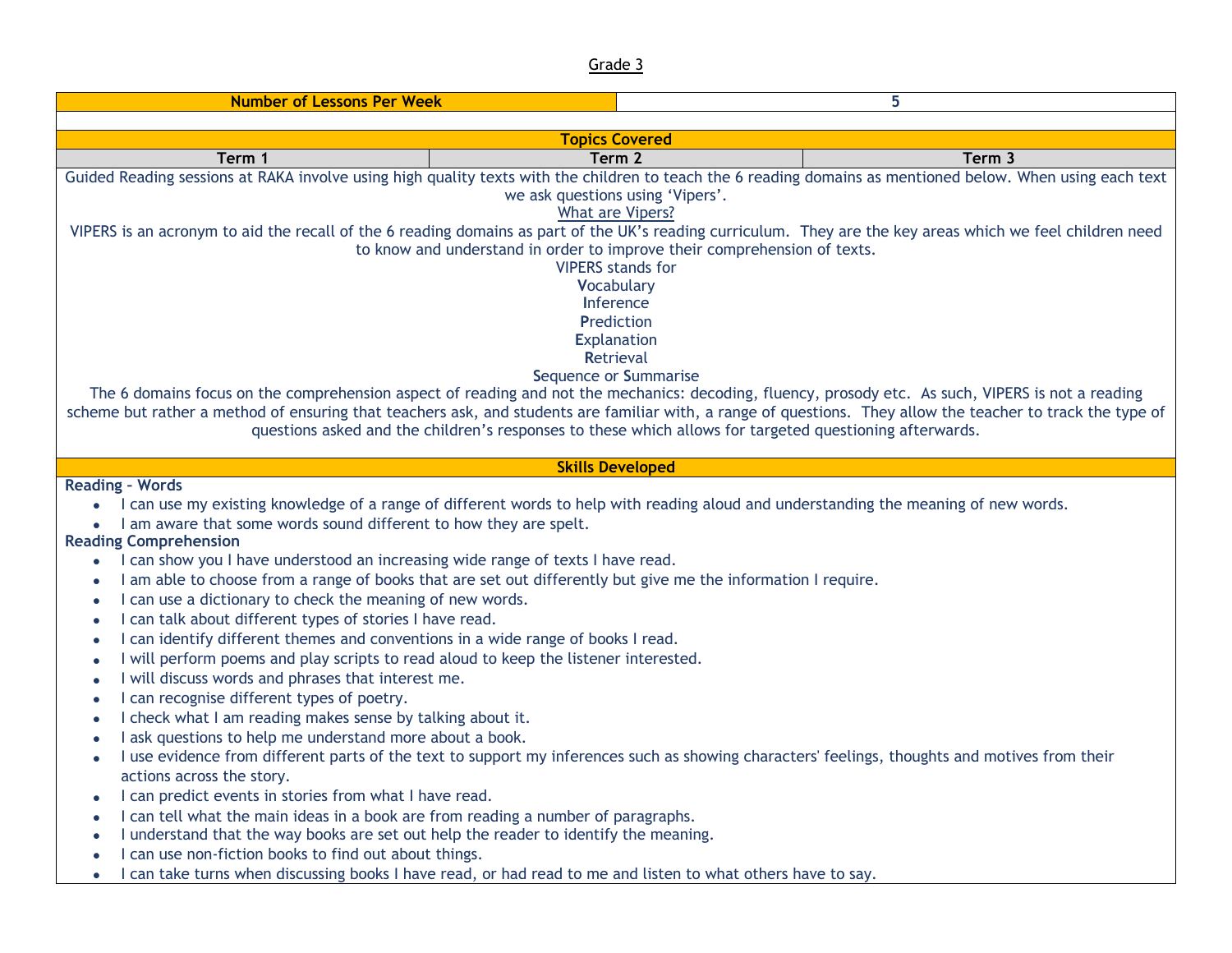|                                                        | <b>Assessment</b>                                                                                                                                  |                                                        |  |  |
|--------------------------------------------------------|----------------------------------------------------------------------------------------------------------------------------------------------------|--------------------------------------------------------|--|--|
|                                                        | PM Benchmarking                                                                                                                                    |                                                        |  |  |
| <b>Evidence Me Tracker</b>                             |                                                                                                                                                    |                                                        |  |  |
| <b>Rising Stars</b>                                    |                                                                                                                                                    |                                                        |  |  |
|                                                        | <b>Cross Curricular Links</b>                                                                                                                      |                                                        |  |  |
|                                                        | If appropriate, teachers will select books for guided reading sessions that link to topics being covered at the time.                              |                                                        |  |  |
|                                                        | <b>Home Learning</b>                                                                                                                               |                                                        |  |  |
|                                                        | www.ixl.com                                                                                                                                        |                                                        |  |  |
|                                                        | www.getepic.com                                                                                                                                    |                                                        |  |  |
|                                                        | www.squigglepark.com/dreamscape                                                                                                                    |                                                        |  |  |
|                                                        | <b>Home Readers</b>                                                                                                                                |                                                        |  |  |
|                                                        | <b>Library Books</b>                                                                                                                               |                                                        |  |  |
|                                                        | <b>Reading List &amp; E-books</b>                                                                                                                  |                                                        |  |  |
|                                                        | The selection of books in this list are a guide for children aged 8-9 in Grade 3 at school. The books range various genres to cover all interests. |                                                        |  |  |
|                                                        |                                                                                                                                                    |                                                        |  |  |
| <b>Animals</b>                                         | <b>Humour</b>                                                                                                                                      | <b>Adventure/Action</b>                                |  |  |
| Dumb Creatures - Jeanne Willis<br>$\bullet$            | Jeremy James Series - David Henry Wilson<br>$\bullet$                                                                                              | Cows in Action - Steve Cole                            |  |  |
| The Butterfly Lion - Michael Morpurgo                  | Vlad the Drac Series - Ann Jungman<br>$\bullet$                                                                                                    | Emil and the Detectives - Erich Kastner                |  |  |
| The Peppermint Pig - Nina Bowden                       | Walking the Bridge of your Nose - Michael<br>$\bullet$                                                                                             | Operation Gadgetman! - Malorie Blackman                |  |  |
| Doctor Dolittle - Hugh Lofting<br>$\bullet$            | Rosen Little Wolf - Ian Whybrow                                                                                                                    | How to Train Your Dragon - Helen                       |  |  |
| The Village Dinosaur - Phyllis Arckle<br>$\bullet$     | Just William - Richard Crompton<br>$\bullet$                                                                                                       | Cresswell                                              |  |  |
| The Tales of Olga da Polga - Michael Bond              | Vernon Bright Series - Steve Barlow<br>$\bullet$                                                                                                   | The Great Elephant Chase - Gillian Cross               |  |  |
| The Great Elephant Chase - Gillian Cross<br>$\bullet$  | Eddie Dicken Series - Philip Ardagh<br>$\bullet$                                                                                                   | The Last Castaways - Harry Horse<br>$\bullet$          |  |  |
| Spooky/Mystery                                         | Desirable - Frank Cottrell Boyce<br>$\bullet$                                                                                                      | The Falcon's Malteser - Anthony Horowitz<br>$\bullet$  |  |  |
| The Way to Sattin Shore - Phillipa Pearce<br>$\bullet$ | The 13 Storey Treehouse - Andy Griffiths<br>$\bullet$                                                                                              | The House that Sailed Away - Pat Hutchins<br>$\bullet$ |  |  |
| The Legend of Captain Crow's Teeth - Eoin              | <b>Mr Stink - David Walliams</b><br>$\bullet$                                                                                                      | Dimanche Diller - Henrietta Bradford<br>$\bullet$      |  |  |
| Colfer                                                 | <b>Fantasy</b>                                                                                                                                     | Toots Underwater - Carol Shields<br>$\bullet$          |  |  |
| The Sandman and the Turtles - Michael<br>$\bullet$     | Earth Giant - Melvyn Burgess<br>$\bullet$                                                                                                          | Lizzie Dripping - Helen Cresswell<br>$\bullet$         |  |  |
| Morpurgo Beaver Towers - Nigel Hinton                  | Angels Unlimited - Annie Dalton<br>$\bullet$                                                                                                       | Ice Palace - Robert Swindells<br>$\bullet$             |  |  |
| The Watchers - Helen Cresswell<br>$\bullet$            | The Spiderwick Chronicles - Tony Diterlizzi<br>$\bullet$                                                                                           | How to Steal a Dragons Sword - Cressida<br>$\bullet$   |  |  |
| The Snow Spider Trilogy - Jenny Nimmo                  | Araminta Spook series - Angie Sage                                                                                                                 | Cowell                                                 |  |  |
|                                                        | The Strongest Girl in the World - Sally<br>$\bullet$                                                                                               | <b>Well-loved Authors</b>                              |  |  |
|                                                        | Gardner                                                                                                                                            | The BFG - Roald Dahl                                   |  |  |
|                                                        | The Boy Who Could fly - Sally Gardner<br>$\bullet$                                                                                                 | The Twits - Roald Dahl                                 |  |  |
|                                                        | The Invisible Boy - Sally Gardner<br>$\bullet$                                                                                                     | Charlie and the Chocolate Factory - Roald              |  |  |
|                                                        | The Smallest Girl Ever - Sally Gardner                                                                                                             | Dahl                                                   |  |  |
|                                                        |                                                                                                                                                    | George's Marvellous Medicine - Roald Dahl              |  |  |
|                                                        |                                                                                                                                                    | The Secret Seven Series - Enid Blyton<br>$\bullet$     |  |  |
|                                                        |                                                                                                                                                    | The Famous Five - Enid Blyton                          |  |  |
|                                                        |                                                                                                                                                    | The Narnia Books - C.S Lewis                           |  |  |
|                                                        |                                                                                                                                                    | Sleepovers - Jacqueline Wilson                         |  |  |
|                                                        |                                                                                                                                                    | Cilffhanger - Jacqueline Wilson                        |  |  |
|                                                        |                                                                                                                                                    | The Lottie Project - Jacqueline Wilson                 |  |  |
|                                                        |                                                                                                                                                    | Double Act - Jacqueline Wilson                         |  |  |
|                                                        |                                                                                                                                                    | Take a Good Look - Jacqueline Wilson                   |  |  |
|                                                        |                                                                                                                                                    | The Suitcase Kid - Jacqueline Wilson<br>$\bullet$      |  |  |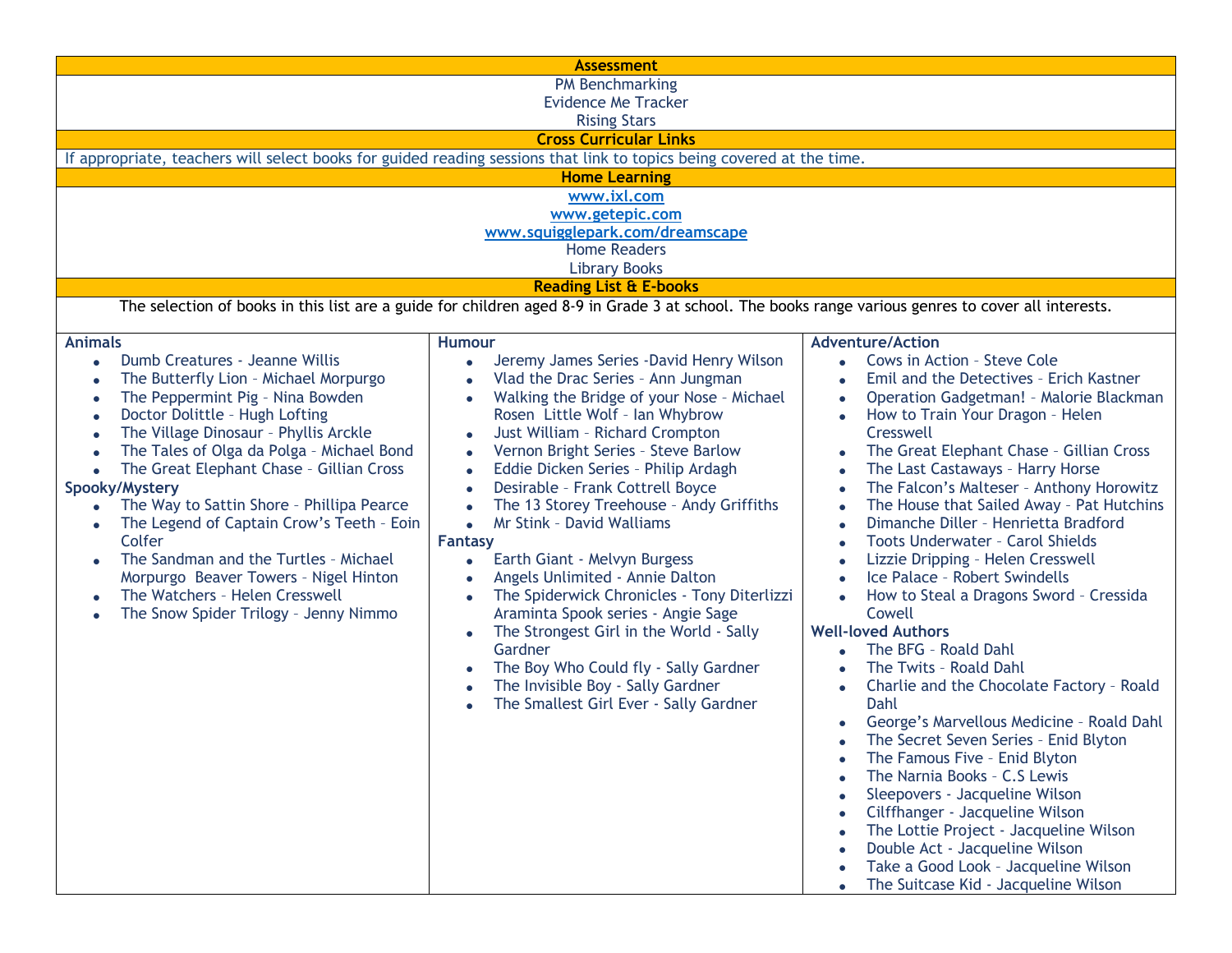|                                                               |                                 | Mary Poppins Series - P.L Travers<br>$\bullet$<br>A Christmas Carol - Charles Dickens<br>Tom's Midnight Garden - Phillipa Pearce<br>$\bullet$ |
|---------------------------------------------------------------|---------------------------------|-----------------------------------------------------------------------------------------------------------------------------------------------|
|                                                               | <b>Useful Websites</b>          |                                                                                                                                               |
|                                                               | www.ixl.com                     |                                                                                                                                               |
|                                                               | www.getepic.com                 |                                                                                                                                               |
|                                                               | www.squigglepark.com/dreamscape |                                                                                                                                               |
|                                                               | www.storylineonline.net         |                                                                                                                                               |
|                                                               | www.teachyourmonstertoread.com  |                                                                                                                                               |
|                                                               | Setting (if any)                |                                                                                                                                               |
|                                                               |                                 | Setting does not take place for Reading sessions. Children are however grouped according to their ability for a guided reading group.         |
|                                                               | <b>Staff</b>                    |                                                                                                                                               |
| Jonathan Harvey, Mali Tambi, Alison Earnshaw, Brendan Chapman |                                 |                                                                                                                                               |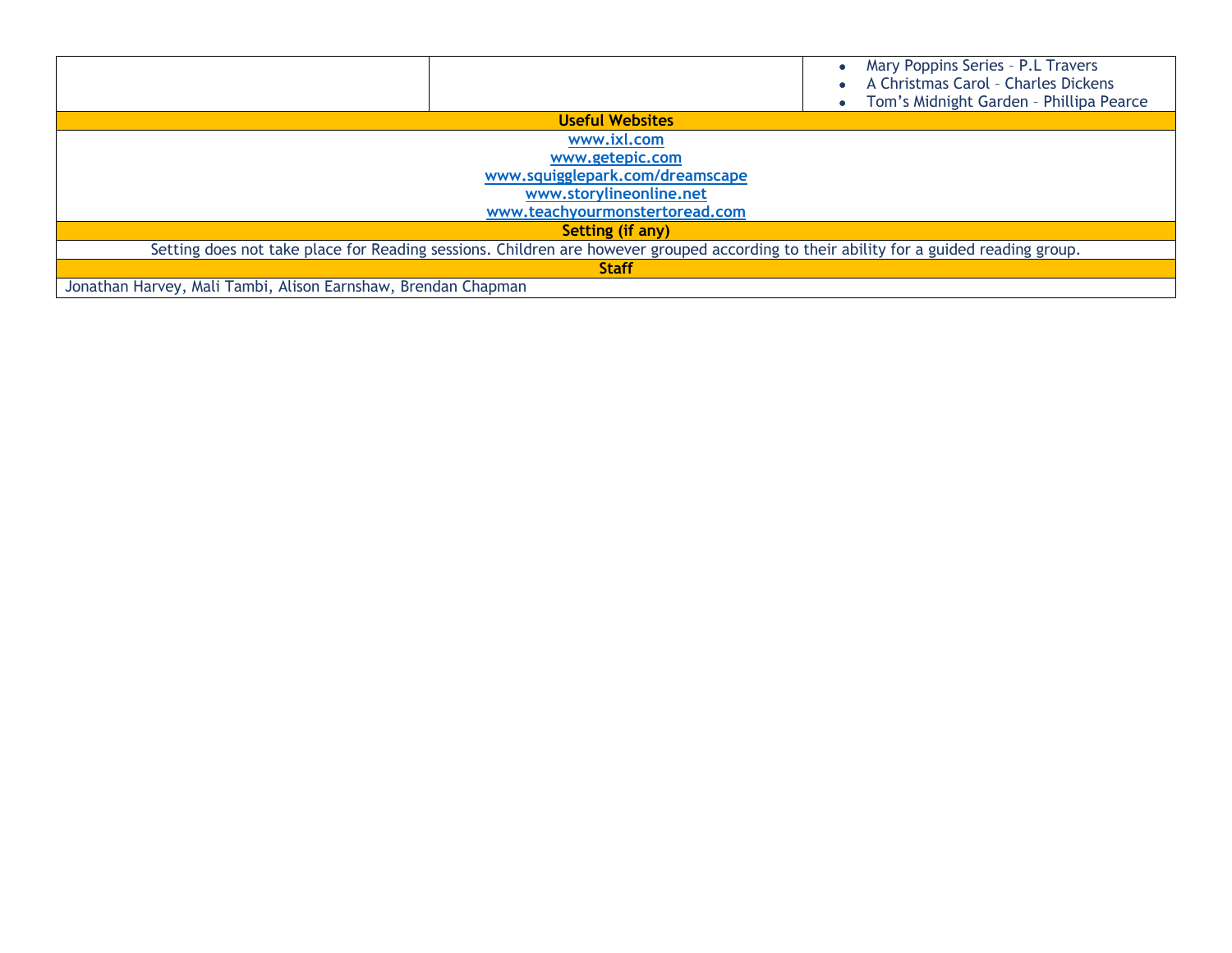| 5<br><b>Number of Lessons Per Week</b>                                                                                                                                                                                                                                                                                                                                                                                                                                                                                                                                                                                                                                                                                                                                                                                                                                                                                                                                                                       |                                                                                                                                                                                                                                                                                                                                                                                                                                                                                                                                                                                                                                                                                                     |                                                                                                                                                            |  |  |
|--------------------------------------------------------------------------------------------------------------------------------------------------------------------------------------------------------------------------------------------------------------------------------------------------------------------------------------------------------------------------------------------------------------------------------------------------------------------------------------------------------------------------------------------------------------------------------------------------------------------------------------------------------------------------------------------------------------------------------------------------------------------------------------------------------------------------------------------------------------------------------------------------------------------------------------------------------------------------------------------------------------|-----------------------------------------------------------------------------------------------------------------------------------------------------------------------------------------------------------------------------------------------------------------------------------------------------------------------------------------------------------------------------------------------------------------------------------------------------------------------------------------------------------------------------------------------------------------------------------------------------------------------------------------------------------------------------------------------------|------------------------------------------------------------------------------------------------------------------------------------------------------------|--|--|
|                                                                                                                                                                                                                                                                                                                                                                                                                                                                                                                                                                                                                                                                                                                                                                                                                                                                                                                                                                                                              |                                                                                                                                                                                                                                                                                                                                                                                                                                                                                                                                                                                                                                                                                                     |                                                                                                                                                            |  |  |
| <b>Topics Covered</b>                                                                                                                                                                                                                                                                                                                                                                                                                                                                                                                                                                                                                                                                                                                                                                                                                                                                                                                                                                                        |                                                                                                                                                                                                                                                                                                                                                                                                                                                                                                                                                                                                                                                                                                     |                                                                                                                                                            |  |  |
| Term 2<br>Term 1<br>Term 3                                                                                                                                                                                                                                                                                                                                                                                                                                                                                                                                                                                                                                                                                                                                                                                                                                                                                                                                                                                   |                                                                                                                                                                                                                                                                                                                                                                                                                                                                                                                                                                                                                                                                                                     |                                                                                                                                                            |  |  |
|                                                                                                                                                                                                                                                                                                                                                                                                                                                                                                                                                                                                                                                                                                                                                                                                                                                                                                                                                                                                              | we ask questions using 'Vipers'.<br>What are Vipers?                                                                                                                                                                                                                                                                                                                                                                                                                                                                                                                                                                                                                                                | Guided Reading sessions at RAKA involve using high quality texts with the children to teach the 6 reading domains as mentioned below. When using each text |  |  |
|                                                                                                                                                                                                                                                                                                                                                                                                                                                                                                                                                                                                                                                                                                                                                                                                                                                                                                                                                                                                              | VIPERS is an acronym to aid the recall of the 6 reading domains as part of the UK's reading curriculum. They are the key areas which we feel children need<br>to know and understand in order to improve their comprehension of texts.<br><b>VIPERS</b> stands for<br>Vocabulary<br>Inference<br>Prediction<br><b>Explanation</b><br>Retrieval<br><b>Sequence or Summarise</b><br>The 6 domains focus on the comprehension aspect of reading and not the mechanics: decoding, fluency, prosody etc. As such, VIPERS is not a reading<br>scheme but rather a method of ensuring that teachers ask, and students are familiar with, a range of questions. They allow the teacher to track the type of |                                                                                                                                                            |  |  |
|                                                                                                                                                                                                                                                                                                                                                                                                                                                                                                                                                                                                                                                                                                                                                                                                                                                                                                                                                                                                              | questions asked and the children's responses to these which allows for targeted questioning afterwards.                                                                                                                                                                                                                                                                                                                                                                                                                                                                                                                                                                                             |                                                                                                                                                            |  |  |
|                                                                                                                                                                                                                                                                                                                                                                                                                                                                                                                                                                                                                                                                                                                                                                                                                                                                                                                                                                                                              | <b>Skills Developed</b><br><b>Reading - Words</b>                                                                                                                                                                                                                                                                                                                                                                                                                                                                                                                                                                                                                                                   |                                                                                                                                                            |  |  |
| <b>Reading Comprehension</b><br>I read and discuss a range of fiction, poetry, plays, non-fiction and reference books.<br>$\bullet$<br>I understand books are set out in different ways for different purposes.<br>$\bullet$<br>I am becoming familiar with a range of books.<br>$\bullet$<br>I recommend books I have read to my friends.<br>$\bullet$<br>I am able to identify and discuss themes across a range of writing.<br>$\bullet$<br>I can make simple comparisons across books I have read.<br>$\bullet$<br>I have learnt a few poems by heart.<br>I am able to read aloud and perform poems and plays.<br>$\bullet$<br>I can ask questions about what I have read.<br>$\bullet$<br>I can see that characters do the things they do because of their feelings.<br>I am able to make simple summaries of a given number of paragraphs I have read.<br>$\bullet$<br>I know authors use words or phrases which will have impact on a reader.<br>I know the difference between a fact and an opinion. | I use some of the words and word parts that understand already to think about what new words mean and sound like<br>I check my understanding of a text through discussion and exploring the meaning of words.<br>I can predict what may happen in a story by thinking about what has happened up to now.<br>I can show how words, phrases and structure all contribute to make different meanings in texts I read.                                                                                                                                                                                                                                                                                  |                                                                                                                                                            |  |  |
| I can find and make notes on information from non-fiction.                                                                                                                                                                                                                                                                                                                                                                                                                                                                                                                                                                                                                                                                                                                                                                                                                                                                                                                                                   | I am beginning to participate in discussions about books I have read by listening to others' ideas.                                                                                                                                                                                                                                                                                                                                                                                                                                                                                                                                                                                                 |                                                                                                                                                            |  |  |
| $\bullet$                                                                                                                                                                                                                                                                                                                                                                                                                                                                                                                                                                                                                                                                                                                                                                                                                                                                                                                                                                                                    |                                                                                                                                                                                                                                                                                                                                                                                                                                                                                                                                                                                                                                                                                                     |                                                                                                                                                            |  |  |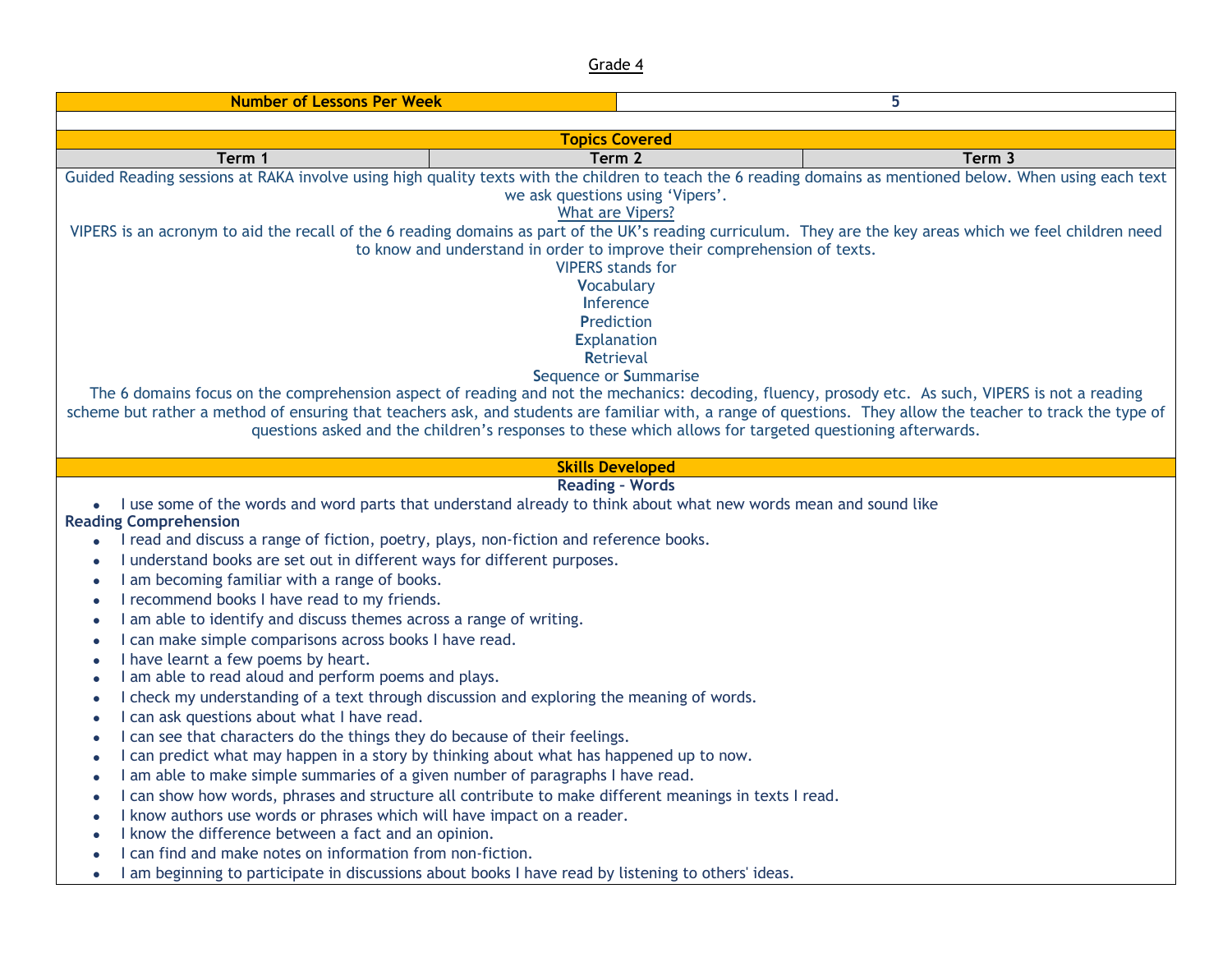|  |  | I can debate topics I have read about. |  |  |  |  |
|--|--|----------------------------------------|--|--|--|--|
|--|--|----------------------------------------|--|--|--|--|

• I am able to explain my views.

| <b>Assessment</b>                                                |                                                                                                                                                     |                                                        |  |  |
|------------------------------------------------------------------|-----------------------------------------------------------------------------------------------------------------------------------------------------|--------------------------------------------------------|--|--|
| <b>PM Benchmarking</b>                                           |                                                                                                                                                     |                                                        |  |  |
|                                                                  | <b>Evidence Me Tracker</b>                                                                                                                          |                                                        |  |  |
|                                                                  | <b>Rising Stars</b>                                                                                                                                 |                                                        |  |  |
|                                                                  | <b>Cross Curricular Links</b>                                                                                                                       |                                                        |  |  |
|                                                                  | If appropriate, teachers will select books for guided reading sessions that link to topics being covered at the time.                               |                                                        |  |  |
|                                                                  | <b>Home Learning</b>                                                                                                                                |                                                        |  |  |
|                                                                  | www.ixl.com                                                                                                                                         |                                                        |  |  |
|                                                                  | www.getepic.com                                                                                                                                     |                                                        |  |  |
|                                                                  | www.squigglepark.com/dreamscape                                                                                                                     |                                                        |  |  |
|                                                                  | <b>Home Readers</b>                                                                                                                                 |                                                        |  |  |
|                                                                  | <b>Library Books</b>                                                                                                                                |                                                        |  |  |
|                                                                  | <b>Reading List &amp; E-books</b>                                                                                                                   |                                                        |  |  |
|                                                                  | The selection of books in this list are a guide for children aged 9-10 in Grade 4 at school. The books range various genres to cover all interests. |                                                        |  |  |
|                                                                  |                                                                                                                                                     | <b>Adventure/Action</b>                                |  |  |
| <b>Animals</b><br><b>Black Beauty - Anna Sewell</b><br>$\bullet$ | <b>Humour</b><br>Double Act - Jacqueline Wilson<br>$\bullet$                                                                                        | Tom's Midnight Garden - Philippa Pearce<br>$\bullet$   |  |  |
| The Midnight Fox - Betsy Byars<br>$\bullet$                      | There's a Boy in the Girls' Bathroom -<br>$\bullet$                                                                                                 | Aquila - Andrew Norris<br>$\bullet$                    |  |  |
| The Hundred and One Dalmations - Dodie<br>$\bullet$              | Louis Sachar                                                                                                                                        | The Sleeping Sword - Michael Morpurgo<br>$\bullet$     |  |  |
| Smith The Marble Crusher - Michael                               | Dork Diaries Collection - Rachel Renee<br>$\bullet$                                                                                                 | The Shapeshifter Collection - Ali Sparkes<br>$\bullet$ |  |  |
| Morpurgo                                                         | Russell                                                                                                                                             | A.N.T.I.D.O.T.E. - Malorie Blackman<br>$\bullet$       |  |  |
| Wild Lives series - Nick Arnold<br>$\bullet$                     | Diary of a Wimpy Kid Collection - Jeff<br>$\bullet$                                                                                                 | Thief - Malorie Blackman<br>$\bullet$                  |  |  |
| Sandy Lane Stables - Michelle Bates<br>$\bullet$                 | Kinney                                                                                                                                              | Dead Georgeous - Malorie Blackman<br>$\bullet$         |  |  |
| The Rover Adventures - Roddy Doyle<br>$\bullet$                  | The Last Polar Bears - Harry Horse<br>$\bullet$                                                                                                     | The Last Free Cat - John Blake<br>$\bullet$            |  |  |
| Tooth and Claw - Stephen Moore<br>$\bullet$                      | Jiggy McCue series - Michael Lawrence<br>$\bullet$                                                                                                  | Jimmy Coates Sabotage - Joe Craig<br>$\bullet$         |  |  |
| Mrs Frisby and The Rats of Nihm - Robert<br>$\bullet$            | Demon Dentist - David Walliams<br>$\bullet$                                                                                                         | Iron Heads - Susan Gates<br>$\bullet$                  |  |  |
| C. O'Brien                                                       | <b>Billionaire Boy - David Walliams</b><br>$\bullet$                                                                                                | Diamond Brothers series - Anthony<br>$\bullet$         |  |  |
| Dreamseeker Trilogy - Jenny Oldfield<br>$\bullet$                | Grandpa's Great Escape - David Walliams<br>$\bullet$                                                                                                | <b>Horowitz</b>                                        |  |  |
| Varjak Paw series - S. F. Said<br>$\bullet$                      | Fantasy                                                                                                                                             | <b>Wicked - Anthony Masters</b><br>$\bullet$           |  |  |
| The Jungle Book, Rudyard Kipling<br>$\bullet$                    | The Hobbit - JRR Tolkein<br>$\bullet$                                                                                                               | Storm Runners - Barbara Mitchelhill<br>$\bullet$       |  |  |
| Spooky/Mystery                                                   | Harry Potter Series - J K Rowling<br>$\bullet$                                                                                                      | The Invisible Detective series - Justin<br>$\bullet$   |  |  |
| I Know What You Did Last Wednesday -<br>$\bullet$                | Watership Down - Richard Adams<br>$\bullet$                                                                                                         | <b>Richards</b>                                        |  |  |
| <b>Anthony Horowitz</b>                                          | Northern Lights - Philip Pullman<br>$\bullet$                                                                                                       | Stormsearch - Robert Westall<br>$\bullet$              |  |  |
| Holes - Louis Sachar<br>$\bullet$                                | Dragon Rider - Cornelia Funke<br>$\bullet$                                                                                                          | In the Nick of Time - Robert Westall<br>$\bullet$      |  |  |
| Pig Heart Boy - Malorie Blackman                                 | Artemis Fowl - Eoin Colfer<br>$\bullet$                                                                                                             | <b>Well-loved Authors</b>                              |  |  |
| Hacker - Malorie Blackman<br>$\bullet$                           | Mister Monday - Garth Nix<br>$\bullet$                                                                                                              | The Cats of Seroster - Robert Westall<br>$\bullet$     |  |  |
| The Magician's House Quartet - William<br>$\bullet$              | Boy in the Tower - Polly Ho-Yen<br>$\bullet$                                                                                                        | Matilda - Roald Dahl<br>$\bullet$                      |  |  |
| Corlett                                                          | The Indian in the Cupboard series - Lynne<br>$\bullet$                                                                                              | Danny the Champion of the World - Roald<br>$\bullet$   |  |  |
| Secret of Platform 13 - Eva Ibbotson                             | <b>Reid Banks</b>                                                                                                                                   | Dahl                                                   |  |  |
| Dial a Ghost - Eva Ibbotson                                      | Frog Princess - E. D. Baker<br>$\bullet$                                                                                                            | Boy - Roald Dahl<br>$\bullet$                          |  |  |
| The Ghost of Thomas Kempe - Penelope<br>$\bullet$                | Dragon's Breath - E. D. Baker<br>$\bullet$                                                                                                          | Going Solo - Roald Dahl<br>$\bullet$                   |  |  |
| Lively                                                           | The Boggart - Susan Cooper<br>$\bullet$                                                                                                             | Charm School - Anne Fine<br>$\bullet$                  |  |  |
| A Stitch in Time - Penelope Lively                               | Dragon books - Cressida Cowell<br>$\bullet$                                                                                                         | The Water Horse - Dick King-Smith<br>$\bullet$         |  |  |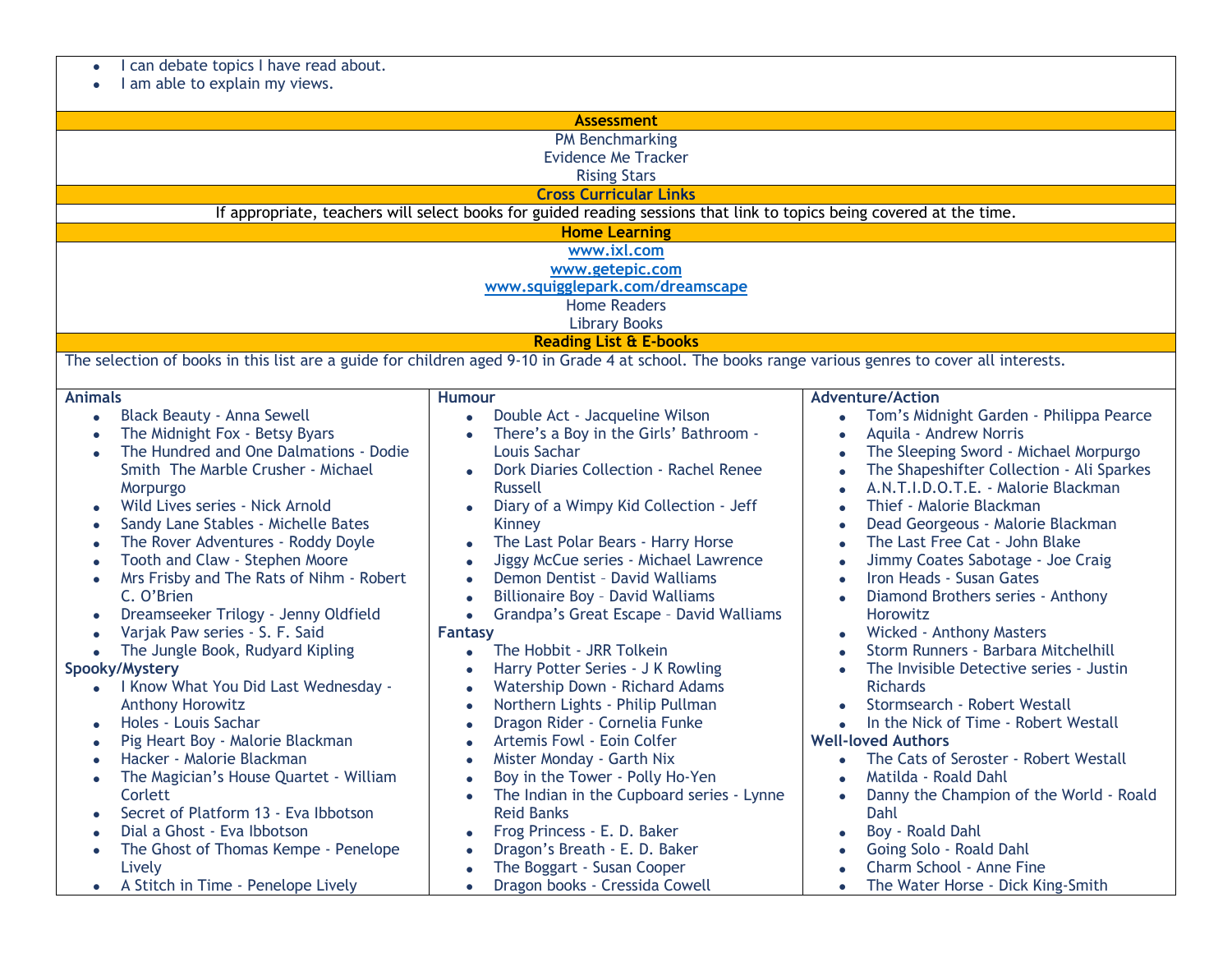| Goosebumps Series - R. L. Stine<br>Room 13 - Robert Swindells                                                                         | Harvey Angell - Diana Hendry<br>Dogsbody - Diana Wynne Jones<br>A Tale of Time City - Diana Wynne Jones<br>$\bullet$<br>Skulduggery Pleasant - Derek Landy<br>Playing with Fire - Derek Landy<br>The Witch Trade - Michael Molly<br>The Dog So Small - Phillipa Pearce<br>Dakota of the White Flats - Philip Ridley<br>$\bullet$<br>Scribbleboy - Philip Ridley<br>$\bullet$<br>A Series of Unfortunate Events Lemony<br>$\bullet$<br>Snicket - Daniel Handler | Escape from Shangri-La - Michael Morpurgo<br>Long Way home - Michael Morpurgo<br>The White Horse of Zennor - Michael<br>Morpurgo<br>Toro! Toro! - Michael Morpurgo<br>Farm Boy - Michael Morpurgo<br>Kensuke's Kingdom - Michael Morpurgo<br>Wreck of Zanzibar - Michael Morpurgo<br>Tracy Beaker - Jacqueline Wilson<br>Best Friends - Jacqueline Wilson<br>Secrets, Midnight - Jacqueline Wilson<br>The Indian in the Cupboard Series - Lynne<br>Reid Banks Harry Potter Series - J.K<br>Rowling<br>Famous Five - Enid Blyton |  |  |
|---------------------------------------------------------------------------------------------------------------------------------------|----------------------------------------------------------------------------------------------------------------------------------------------------------------------------------------------------------------------------------------------------------------------------------------------------------------------------------------------------------------------------------------------------------------------------------------------------------------|---------------------------------------------------------------------------------------------------------------------------------------------------------------------------------------------------------------------------------------------------------------------------------------------------------------------------------------------------------------------------------------------------------------------------------------------------------------------------------------------------------------------------------|--|--|
|                                                                                                                                       | <b>Useful Websites</b>                                                                                                                                                                                                                                                                                                                                                                                                                                         |                                                                                                                                                                                                                                                                                                                                                                                                                                                                                                                                 |  |  |
| www.ixl.com                                                                                                                           |                                                                                                                                                                                                                                                                                                                                                                                                                                                                |                                                                                                                                                                                                                                                                                                                                                                                                                                                                                                                                 |  |  |
| www.getepic.com                                                                                                                       |                                                                                                                                                                                                                                                                                                                                                                                                                                                                |                                                                                                                                                                                                                                                                                                                                                                                                                                                                                                                                 |  |  |
| www.squigglepark.com/dreamscape                                                                                                       |                                                                                                                                                                                                                                                                                                                                                                                                                                                                |                                                                                                                                                                                                                                                                                                                                                                                                                                                                                                                                 |  |  |
| www.storylineonline.net                                                                                                               |                                                                                                                                                                                                                                                                                                                                                                                                                                                                |                                                                                                                                                                                                                                                                                                                                                                                                                                                                                                                                 |  |  |
| www.teachyourmonstertoread.com                                                                                                        |                                                                                                                                                                                                                                                                                                                                                                                                                                                                |                                                                                                                                                                                                                                                                                                                                                                                                                                                                                                                                 |  |  |
| Setting (if any)                                                                                                                      |                                                                                                                                                                                                                                                                                                                                                                                                                                                                |                                                                                                                                                                                                                                                                                                                                                                                                                                                                                                                                 |  |  |
| Setting does not take place for Reading sessions. Children are however grouped according to their ability for a guided reading group. |                                                                                                                                                                                                                                                                                                                                                                                                                                                                |                                                                                                                                                                                                                                                                                                                                                                                                                                                                                                                                 |  |  |
| <b>Staff</b>                                                                                                                          |                                                                                                                                                                                                                                                                                                                                                                                                                                                                |                                                                                                                                                                                                                                                                                                                                                                                                                                                                                                                                 |  |  |
| Michael Taylor, Sally Betteridge, Wayne Spanswick, Marcus Earnshaw                                                                    |                                                                                                                                                                                                                                                                                                                                                                                                                                                                |                                                                                                                                                                                                                                                                                                                                                                                                                                                                                                                                 |  |  |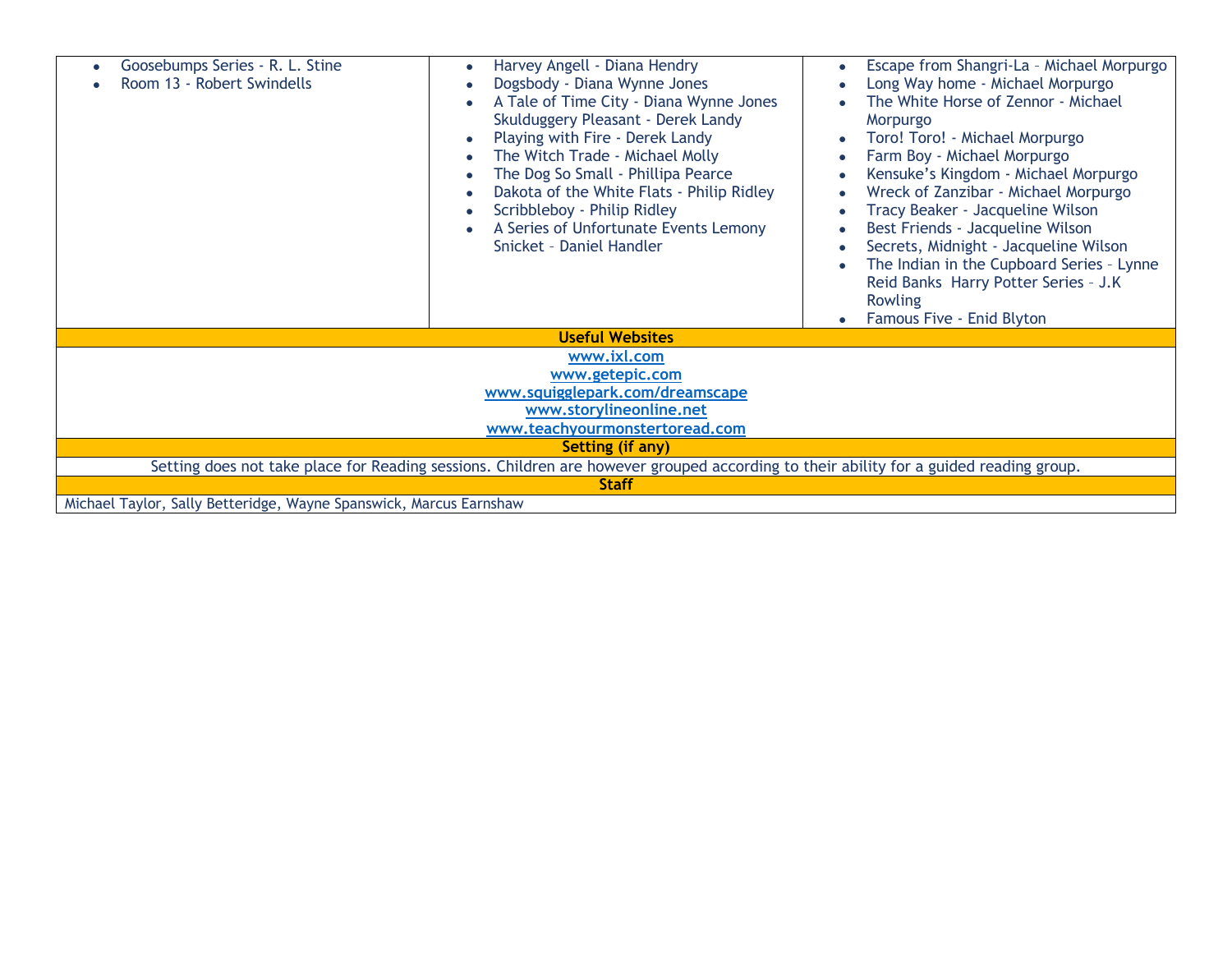| <b>Number of Lessons Per Week</b>                                                                                                                                                                                                                                                                                                                                                                                                                                                                                                                                                                                                                                                                                                                                                                                                                                                                                                                                                                                                                                                                                                                                                                                                                                                                                                                                                                                                                                                                                                                                                                                                                                                                                                                                                                                                                                                                                                                                        |                       | 5      |  |  |
|--------------------------------------------------------------------------------------------------------------------------------------------------------------------------------------------------------------------------------------------------------------------------------------------------------------------------------------------------------------------------------------------------------------------------------------------------------------------------------------------------------------------------------------------------------------------------------------------------------------------------------------------------------------------------------------------------------------------------------------------------------------------------------------------------------------------------------------------------------------------------------------------------------------------------------------------------------------------------------------------------------------------------------------------------------------------------------------------------------------------------------------------------------------------------------------------------------------------------------------------------------------------------------------------------------------------------------------------------------------------------------------------------------------------------------------------------------------------------------------------------------------------------------------------------------------------------------------------------------------------------------------------------------------------------------------------------------------------------------------------------------------------------------------------------------------------------------------------------------------------------------------------------------------------------------------------------------------------------|-----------------------|--------|--|--|
|                                                                                                                                                                                                                                                                                                                                                                                                                                                                                                                                                                                                                                                                                                                                                                                                                                                                                                                                                                                                                                                                                                                                                                                                                                                                                                                                                                                                                                                                                                                                                                                                                                                                                                                                                                                                                                                                                                                                                                          |                       |        |  |  |
|                                                                                                                                                                                                                                                                                                                                                                                                                                                                                                                                                                                                                                                                                                                                                                                                                                                                                                                                                                                                                                                                                                                                                                                                                                                                                                                                                                                                                                                                                                                                                                                                                                                                                                                                                                                                                                                                                                                                                                          | <b>Topics Covered</b> |        |  |  |
| Term 1                                                                                                                                                                                                                                                                                                                                                                                                                                                                                                                                                                                                                                                                                                                                                                                                                                                                                                                                                                                                                                                                                                                                                                                                                                                                                                                                                                                                                                                                                                                                                                                                                                                                                                                                                                                                                                                                                                                                                                   | Term 2                | Term 3 |  |  |
| Guided Reading sessions at RAKA involve using high quality texts with the children to teach the 6 reading domains as mentioned below. When using each text<br>we ask questions using 'Vipers'.<br>What are Vipers?<br>VIPERS is an acronym to aid the recall of the 6 reading domains as part of the UK's reading curriculum. They are the key areas which we feel children need<br>to know and understand in order to improve their comprehension of texts.<br><b>VIPERS</b> stands for<br><b>Vocabulary</b><br>Inference<br>Prediction<br><b>Explanation</b><br>Retrieval<br>Sequence or Summarise<br>The 6 domains focus on the comprehension aspect of reading and not the mechanics: decoding, fluency, prosody etc. As such, VIPERS is not a reading<br>scheme but rather a method of ensuring that teachers ask, and students are familiar with, a range of questions. They allow the teacher to track the type of                                                                                                                                                                                                                                                                                                                                                                                                                                                                                                                                                                                                                                                                                                                                                                                                                                                                                                                                                                                                                                                |                       |        |  |  |
| questions asked and the children's responses to these which allows for targeted questioning afterwards.<br><b>Skills Developed</b>                                                                                                                                                                                                                                                                                                                                                                                                                                                                                                                                                                                                                                                                                                                                                                                                                                                                                                                                                                                                                                                                                                                                                                                                                                                                                                                                                                                                                                                                                                                                                                                                                                                                                                                                                                                                                                       |                       |        |  |  |
| <b>Reading - Words</b><br>. I use the words and word parts that I can read and understand already to think about what new words mean and sound like.<br><b>Reading Comprehension</b><br>I continue to read and discuss an increasingly wide range of fiction, poetry, plays, non-fiction and reference books as well as text books.<br>$\bullet$<br>I understand what I read, even though books are set out in different ways and are written for different purposes.<br>I am becoming familiar with a wide range of books from our own literary heritage and also books from other cultures and traditions.<br>I like to recommend books I have read to my friends.<br>I am able to identify and discuss themes and conventions in and across a wide range of writing.<br>I can make comparisons within and across books I have read.<br>I have learnt a wider range of poems by heart.<br>I am able to read aloud and perform poems and plays, and use appropriate intonation, tone and volume to help the audience with their own<br>understanding.<br>I check my understanding of books I have read through discussion and exploring the meaning of words.<br>$\bullet$<br>I can ask questions about what I have read to further improve my understanding.<br>I show my understanding of what I have read by drawing inferences from within the text and justifying them with evidence.<br>$\bullet$<br>From my reading, I can predict what may happen in a story from details given and suggested in the text.<br>$\bullet$<br>I am able to identify key details and ideas in texts by summarising a given number of paragraphs I have read.<br>I can show how language, structure and presentation all contribute to meaning in texts I read.<br>I know authors use particular language which will have impact on me, the reader.<br>I can distinguish between statements of fact and opinion.<br>I can retrieve, record and present information from non-fiction. |                       |        |  |  |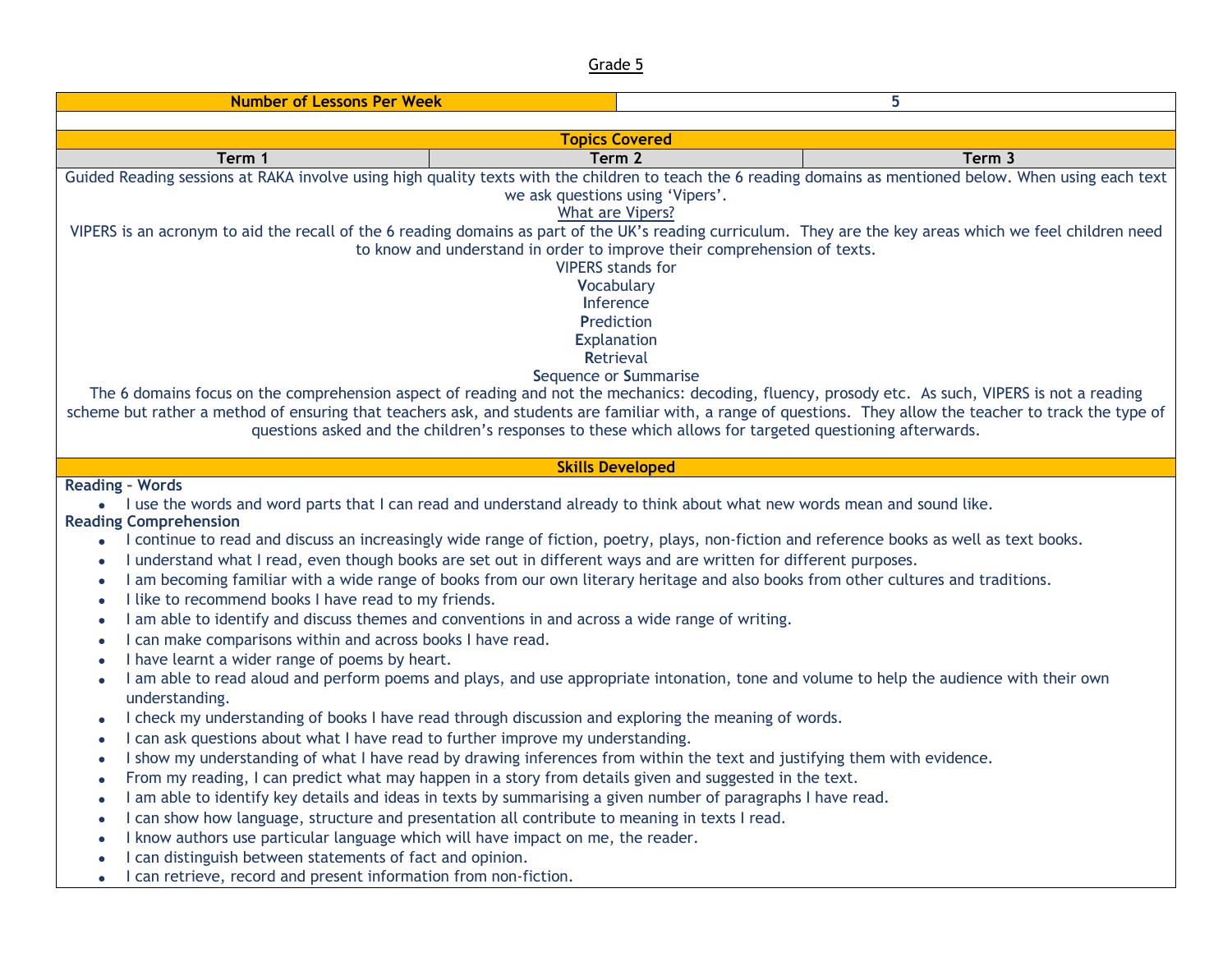- I participate in discussions about books I have read, or those that have been read to me by listening to others' ideas and at times challenging views courteously if they differ from my own.
- I can present or debate on topics I have read about, using notes if necessary.
- I am able to justify my views.

|                                                                                                                                                                                                                                                                                                                                                                                                                                                                                                                                                                                                                                                               | <b>Assessment</b>                                                                                                                                                                                                                                                                                                                                                                                                                                                                                                                                                                                                                                                                                                                                                               |                                                                                                                                                                                                                                                                                                                                                                                                                                                                                                                                                                                                                                                                                                                                                                                                                                                                                                                                                                                                   |  |  |
|---------------------------------------------------------------------------------------------------------------------------------------------------------------------------------------------------------------------------------------------------------------------------------------------------------------------------------------------------------------------------------------------------------------------------------------------------------------------------------------------------------------------------------------------------------------------------------------------------------------------------------------------------------------|---------------------------------------------------------------------------------------------------------------------------------------------------------------------------------------------------------------------------------------------------------------------------------------------------------------------------------------------------------------------------------------------------------------------------------------------------------------------------------------------------------------------------------------------------------------------------------------------------------------------------------------------------------------------------------------------------------------------------------------------------------------------------------|---------------------------------------------------------------------------------------------------------------------------------------------------------------------------------------------------------------------------------------------------------------------------------------------------------------------------------------------------------------------------------------------------------------------------------------------------------------------------------------------------------------------------------------------------------------------------------------------------------------------------------------------------------------------------------------------------------------------------------------------------------------------------------------------------------------------------------------------------------------------------------------------------------------------------------------------------------------------------------------------------|--|--|
| <b>PM Benchmarking</b><br><b>Evidence Me Tracker</b><br><b>Rising Stars</b><br><b>SATs Papers</b>                                                                                                                                                                                                                                                                                                                                                                                                                                                                                                                                                             |                                                                                                                                                                                                                                                                                                                                                                                                                                                                                                                                                                                                                                                                                                                                                                                 |                                                                                                                                                                                                                                                                                                                                                                                                                                                                                                                                                                                                                                                                                                                                                                                                                                                                                                                                                                                                   |  |  |
|                                                                                                                                                                                                                                                                                                                                                                                                                                                                                                                                                                                                                                                               | <b>Cross Curricular Links</b>                                                                                                                                                                                                                                                                                                                                                                                                                                                                                                                                                                                                                                                                                                                                                   |                                                                                                                                                                                                                                                                                                                                                                                                                                                                                                                                                                                                                                                                                                                                                                                                                                                                                                                                                                                                   |  |  |
|                                                                                                                                                                                                                                                                                                                                                                                                                                                                                                                                                                                                                                                               | If appropriate, teachers will select books for guided reading sessions that link to topics being covered at the time.                                                                                                                                                                                                                                                                                                                                                                                                                                                                                                                                                                                                                                                           |                                                                                                                                                                                                                                                                                                                                                                                                                                                                                                                                                                                                                                                                                                                                                                                                                                                                                                                                                                                                   |  |  |
|                                                                                                                                                                                                                                                                                                                                                                                                                                                                                                                                                                                                                                                               | <b>Home Learning</b>                                                                                                                                                                                                                                                                                                                                                                                                                                                                                                                                                                                                                                                                                                                                                            |                                                                                                                                                                                                                                                                                                                                                                                                                                                                                                                                                                                                                                                                                                                                                                                                                                                                                                                                                                                                   |  |  |
|                                                                                                                                                                                                                                                                                                                                                                                                                                                                                                                                                                                                                                                               | www.ixl.com                                                                                                                                                                                                                                                                                                                                                                                                                                                                                                                                                                                                                                                                                                                                                                     |                                                                                                                                                                                                                                                                                                                                                                                                                                                                                                                                                                                                                                                                                                                                                                                                                                                                                                                                                                                                   |  |  |
|                                                                                                                                                                                                                                                                                                                                                                                                                                                                                                                                                                                                                                                               | www.getepic.com                                                                                                                                                                                                                                                                                                                                                                                                                                                                                                                                                                                                                                                                                                                                                                 |                                                                                                                                                                                                                                                                                                                                                                                                                                                                                                                                                                                                                                                                                                                                                                                                                                                                                                                                                                                                   |  |  |
|                                                                                                                                                                                                                                                                                                                                                                                                                                                                                                                                                                                                                                                               | www.squigglepark.com/dreamscape                                                                                                                                                                                                                                                                                                                                                                                                                                                                                                                                                                                                                                                                                                                                                 |                                                                                                                                                                                                                                                                                                                                                                                                                                                                                                                                                                                                                                                                                                                                                                                                                                                                                                                                                                                                   |  |  |
|                                                                                                                                                                                                                                                                                                                                                                                                                                                                                                                                                                                                                                                               | <b>Home Readers</b>                                                                                                                                                                                                                                                                                                                                                                                                                                                                                                                                                                                                                                                                                                                                                             |                                                                                                                                                                                                                                                                                                                                                                                                                                                                                                                                                                                                                                                                                                                                                                                                                                                                                                                                                                                                   |  |  |
|                                                                                                                                                                                                                                                                                                                                                                                                                                                                                                                                                                                                                                                               | <b>Library Books</b>                                                                                                                                                                                                                                                                                                                                                                                                                                                                                                                                                                                                                                                                                                                                                            |                                                                                                                                                                                                                                                                                                                                                                                                                                                                                                                                                                                                                                                                                                                                                                                                                                                                                                                                                                                                   |  |  |
|                                                                                                                                                                                                                                                                                                                                                                                                                                                                                                                                                                                                                                                               | <b>Reading List &amp; E-books</b>                                                                                                                                                                                                                                                                                                                                                                                                                                                                                                                                                                                                                                                                                                                                               |                                                                                                                                                                                                                                                                                                                                                                                                                                                                                                                                                                                                                                                                                                                                                                                                                                                                                                                                                                                                   |  |  |
|                                                                                                                                                                                                                                                                                                                                                                                                                                                                                                                                                                                                                                                               | The selection of books in this list are a guide for children aged 10-11 in Grade 5 at school. The books range various genres to cover all interests.                                                                                                                                                                                                                                                                                                                                                                                                                                                                                                                                                                                                                            |                                                                                                                                                                                                                                                                                                                                                                                                                                                                                                                                                                                                                                                                                                                                                                                                                                                                                                                                                                                                   |  |  |
| <b>Animals</b>                                                                                                                                                                                                                                                                                                                                                                                                                                                                                                                                                                                                                                                | <b>Humour</b>                                                                                                                                                                                                                                                                                                                                                                                                                                                                                                                                                                                                                                                                                                                                                                   | <b>Adventure/Action</b>                                                                                                                                                                                                                                                                                                                                                                                                                                                                                                                                                                                                                                                                                                                                                                                                                                                                                                                                                                           |  |  |
| Dumb Creatures - Jeanne Willis<br>The Butterfly Lion - Michael Morpurgo<br>Anna Sewell, Black Beauty<br>The What on Earth? Wallbook Timeline of<br>Nature - Christopher Lloyd<br>The Crowstarver - Dick King-Smith<br>$\bullet$<br>Lionboy - Zizou Corder Tiger Wars - Steve<br><b>Backshall</b><br>Spooky/Mystery<br>The Haunting - Maragret Mahy<br>Mokee Joe Series - Peter J Murray<br>Cirque Du Freak - Darrren Shan<br>The Vampire's Assistant - Darrren Shan<br>$\bullet$<br>Vampirates series - Justin Sompter<br>$\bullet$<br>The Thousand Eyes of Night - Robert<br>$\bullet$<br><b>Swindells</b><br>Eren - Simon P Clark<br>Abomination - Robert S | Aliens Don't Eat Dog Food - Dinah<br>Capparucci<br>Killer Mushrooms Ate My Gran - Susan<br>Gates<br>Trust Me I'm a Trouble Maker - Pete<br>Johnson<br>Jones Charmed Life - Diana Wynne<br>Night of the Living Veg - Phillip Reeve<br>$\epsilon$<br>Night of the Living Dead - Phillip Reeve<br>$\bullet$<br>Harry and the Wrinklies - Alan Temperley<br>Fruit and Nutcase - Jean Ure<br>Granny - Anthony Horowitz<br>$\bullet$<br>Fantasy<br>Midnight is a Place - Joan Aiken<br>$\bullet$<br>Skellig - David Almond<br>Heaven Eyes - David Almond<br>$\epsilon$<br>Artemis Fowl series - Eion Colfer<br>$\epsilon$<br>The Supernaturalist - Eion Colfer<br>The Dark is Rising sequence - Susan<br>Cooper<br>Icefire - Chris D'Lacey<br>Shrinking Ralph Perfect - Chris D'Lacey | Treasure Island - R. L, Stevenson<br>$\bullet$<br>The Adventures of Tom Sawyer - Mark<br>Twain Around the World in 80 Days - Jules<br>Verne<br>An Angel for May - Melvin Burgess<br>$\bullet$<br>The Young Bond books - Charlie Higson<br>$\bullet$<br>Alex Rider series - Anthony Horowitz<br>$\bullet$<br>Kensuke's Kingdom - Michael Morpurgo<br>$\bullet$<br>Orange's in No Man's Land - Elizabeth<br>$\bullet$<br>Laird<br><b>Well-loved Authors</b><br>Witches - Roald Dahl<br>$\bullet$<br>Tales of the Unexpected - Roald Dahl<br>$\bullet$<br>Malory Towers Series - Enid Blyton<br>Five Find Outers Series - Enid Blyton<br>$\bullet$<br><b>Oliver Twist - Charles Dickens</b><br>$\bullet$<br>Northern Lights - Philip Pullman<br>$\bullet$<br>The Amber Spyglass - Philip Pullman<br>$\bullet$<br>Stop the Train - Geraldine McCaughrean<br>$\bullet$<br>The Stones are Hatching - Geraldine<br>$\bullet$<br>McCaughrean A Little Lower than Angels -<br><b>Geraldine McCaughrean</b> |  |  |